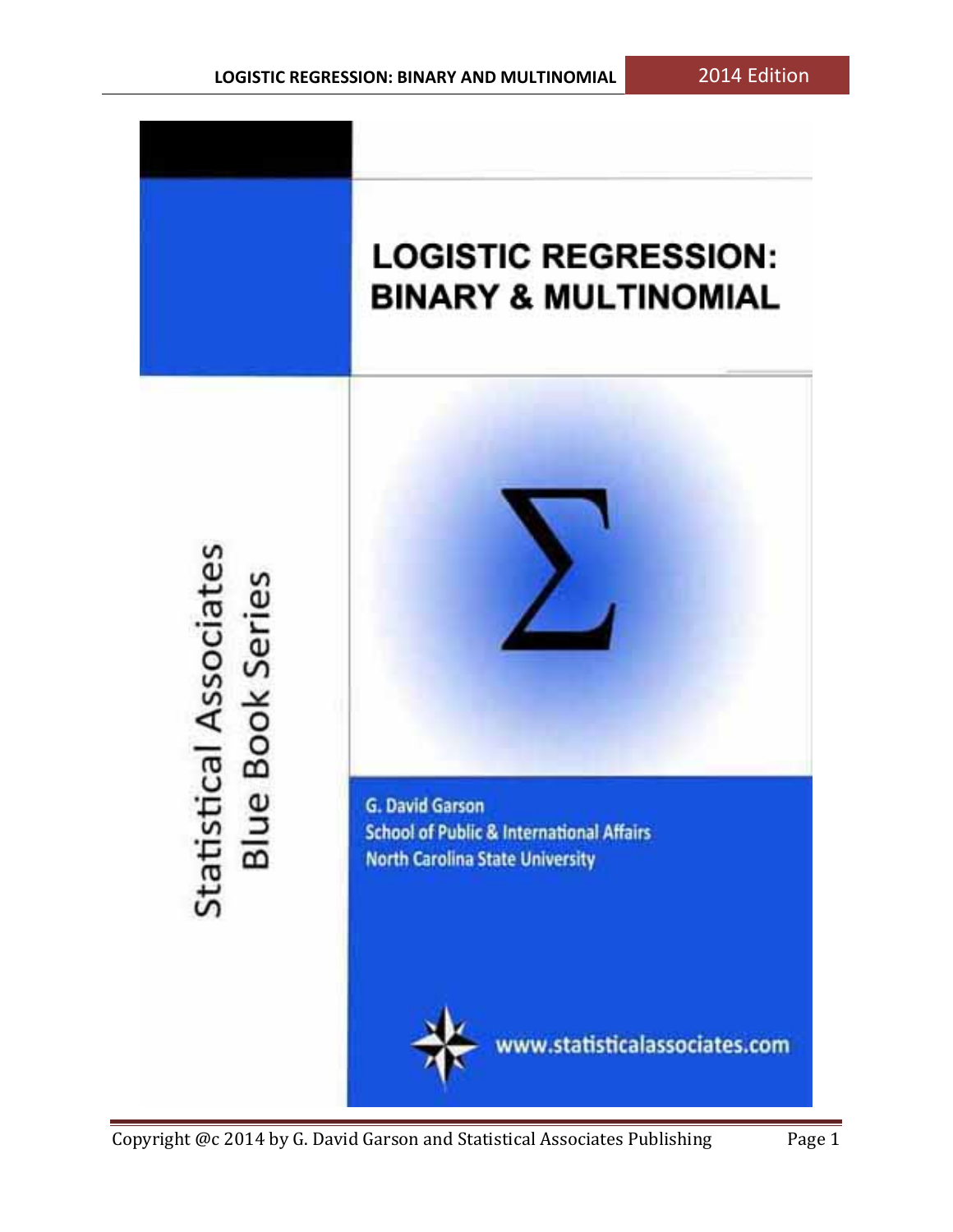@c 2014 by G. David Garson and Statistical Associates Publishing. All rights reserved worldwide in all media.

#### ISBN: 978-1-62638-024-0

The author and publisher of this eBook and accompanying materials make no representation or warranties with respect to the accuracy, applicability, fitness, or completeness of the contents of this eBook or accompanying materials. The author and publisher disclaim any warranties (express or implied), merchantability, or fitness for any particular purpose. The author and publisher shall in no event be held liable to any party for any direct, indirect, punitive, special, incidental or other consequential damages arising directly or indirectly from any use of this material, which is provided "as is", and without warranties. Further, the author and publisher do not warrant the performance, effectiveness or applicability of any sites listed or linked to in this eBook or accompanying materials. All links are for information purposes only and are not warranted for content, accuracy or any other implied or explicit purpose. This eBook and accompanying materials is © copyrighted by G. David Garson and Statistical Associates Publishing. No part of this may be copied, or changed in any format, sold, rented, or used commercially in any way under any circumstances.

Contact:

G. David Garson, President Statistical Publishing Associates 274 Glenn Drive Asheboro, NC 27205 USA

Email: sa.associates@gmail.com Web: www.statisticalassociates.com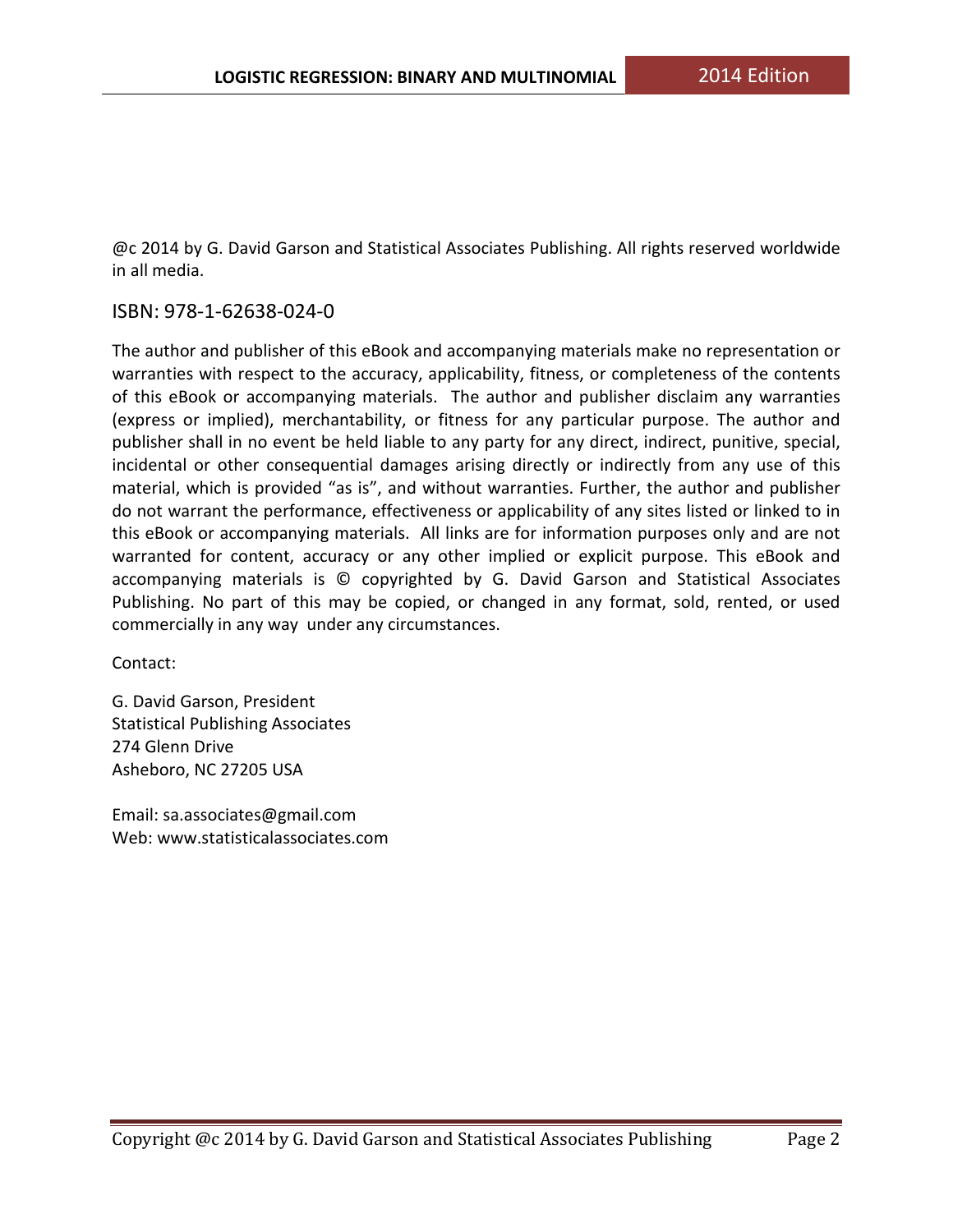# **Table of Contents**

Page numbering words in the full edition. This is the preview edition of the first 25 pages.

| The dependent reference default in multinomial logistic regression 22          |  |  |
|--------------------------------------------------------------------------------|--|--|
|                                                                                |  |  |
|                                                                                |  |  |
|                                                                                |  |  |
|                                                                                |  |  |
|                                                                                |  |  |
|                                                                                |  |  |
|                                                                                |  |  |
|                                                                                |  |  |
|                                                                                |  |  |
|                                                                                |  |  |
|                                                                                |  |  |
|                                                                                |  |  |
|                                                                                |  |  |
|                                                                                |  |  |
|                                                                                |  |  |
|                                                                                |  |  |
|                                                                                |  |  |
|                                                                                |  |  |
|                                                                                |  |  |
|                                                                                |  |  |
|                                                                                |  |  |
|                                                                                |  |  |
|                                                                                |  |  |
| Weighted least squares estimation (WLS)  Error! Bookmark not defined.          |  |  |
|                                                                                |  |  |
| A basic binary logistic regression model in SPSS  Error! Bookmark not defined. |  |  |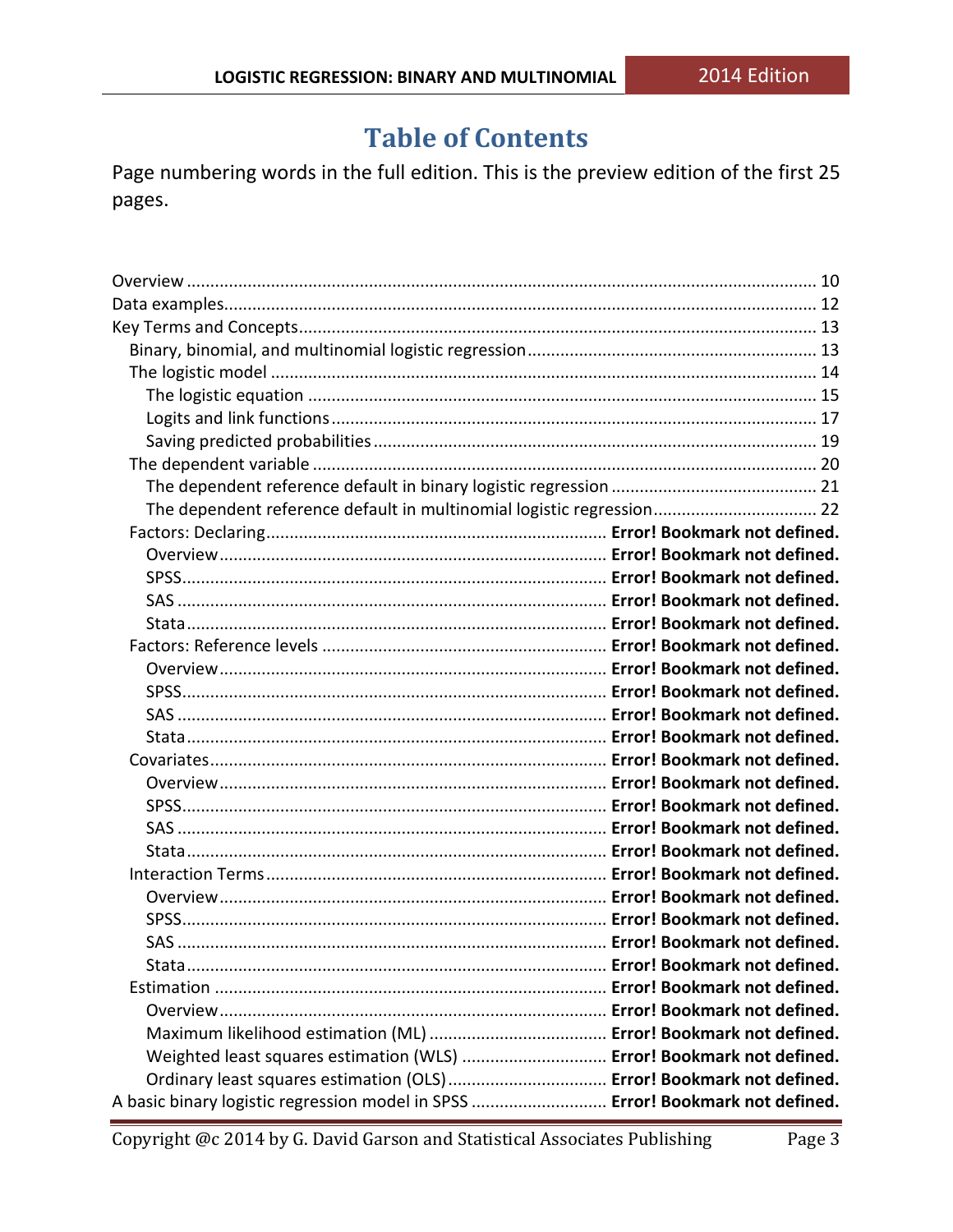| Hosmer-Lemeshow test of goodness of fit  Error! Bookmark not defined.                  |                        |
|----------------------------------------------------------------------------------------|------------------------|
| Casewise listing of residuals for outliers > 2 standard deviationsError!               | <b>Bookmark</b><br>not |
| defined.                                                                               |                        |
| A basic binary logistic regression model in SAS  Error! Bookmark not defined.          |                        |
|                                                                                        |                        |
|                                                                                        |                        |
|                                                                                        |                        |
|                                                                                        |                        |
|                                                                                        |                        |
|                                                                                        |                        |
|                                                                                        |                        |
|                                                                                        |                        |
|                                                                                        |                        |
| The association of predicted probabilities and observed responses tableError! Bookmark |                        |
| not defined.                                                                           |                        |
| Hosmer and Lemeshow test of goodness of fit Error! Bookmark not defined.               |                        |
|                                                                                        |                        |
| A basic binary logistic regression model in STATA  Error! Bookmark not defined.        |                        |
|                                                                                        |                        |
|                                                                                        |                        |
|                                                                                        |                        |
|                                                                                        |                        |
|                                                                                        |                        |
|                                                                                        |                        |
|                                                                                        |                        |
|                                                                                        |                        |
|                                                                                        |                        |
|                                                                                        |                        |
|                                                                                        |                        |
|                                                                                        |                        |
|                                                                                        |                        |
| A basic multinomial logistic regression model in SPSS Error! Bookmark not defined.     |                        |
|                                                                                        |                        |
|                                                                                        |                        |
|                                                                                        |                        |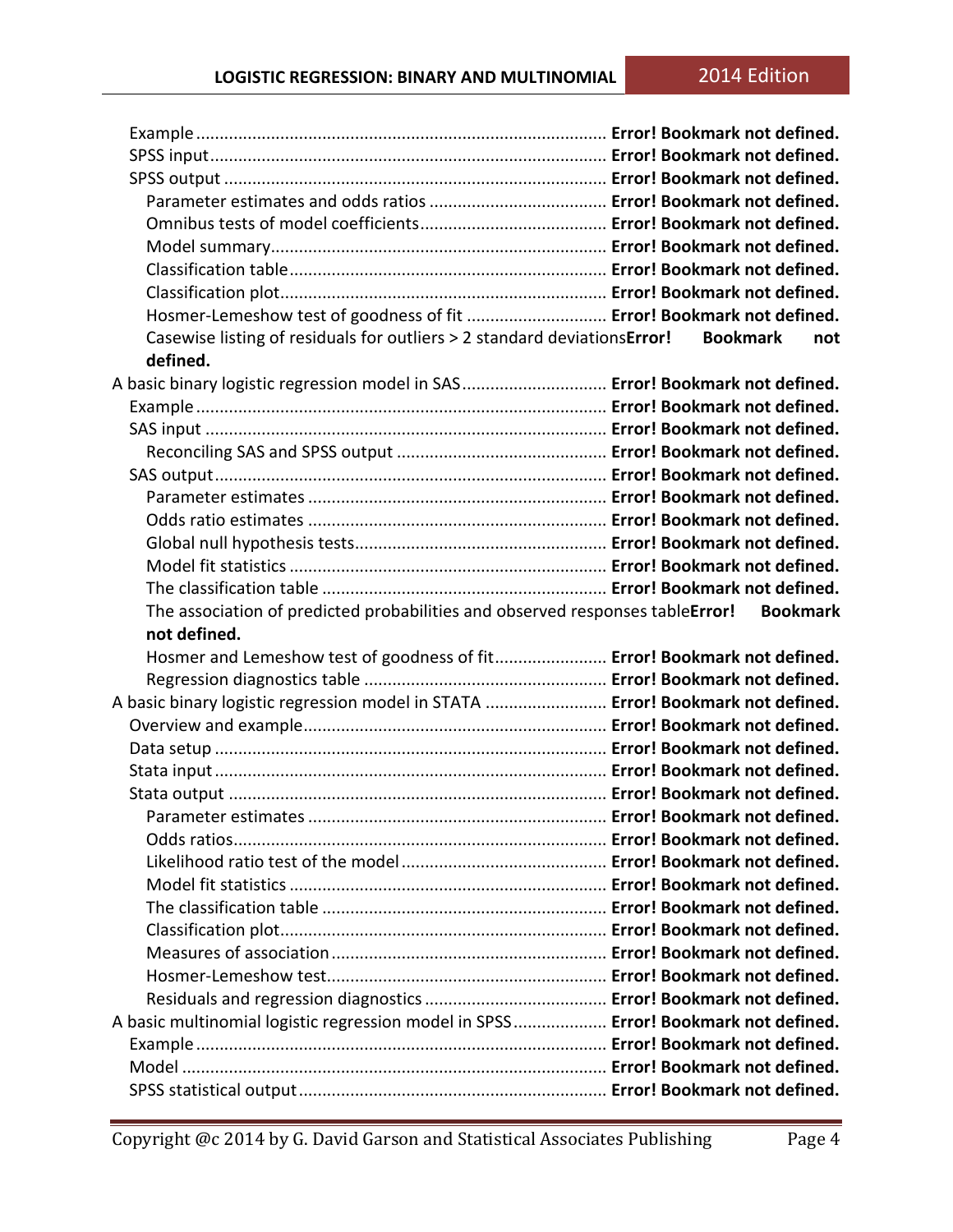| A basic multinomial logistic regression model in SAS  Error! Bookmark not defined.   |  |
|--------------------------------------------------------------------------------------|--|
|                                                                                      |  |
|                                                                                      |  |
|                                                                                      |  |
|                                                                                      |  |
|                                                                                      |  |
|                                                                                      |  |
|                                                                                      |  |
|                                                                                      |  |
|                                                                                      |  |
| Observed and predicted functions and residuals Error! Bookmark not defined.          |  |
|                                                                                      |  |
| A basic multinomial logistic regression model in STATA  Error! Bookmark not defined. |  |
|                                                                                      |  |
|                                                                                      |  |
|                                                                                      |  |
|                                                                                      |  |
|                                                                                      |  |
|                                                                                      |  |
|                                                                                      |  |
|                                                                                      |  |
|                                                                                      |  |
|                                                                                      |  |
|                                                                                      |  |
|                                                                                      |  |
|                                                                                      |  |
|                                                                                      |  |
|                                                                                      |  |
|                                                                                      |  |
|                                                                                      |  |
|                                                                                      |  |
|                                                                                      |  |
|                                                                                      |  |
|                                                                                      |  |

Copyright @c 2014 by G. David Garson and Statistical Associates Publishing Page 5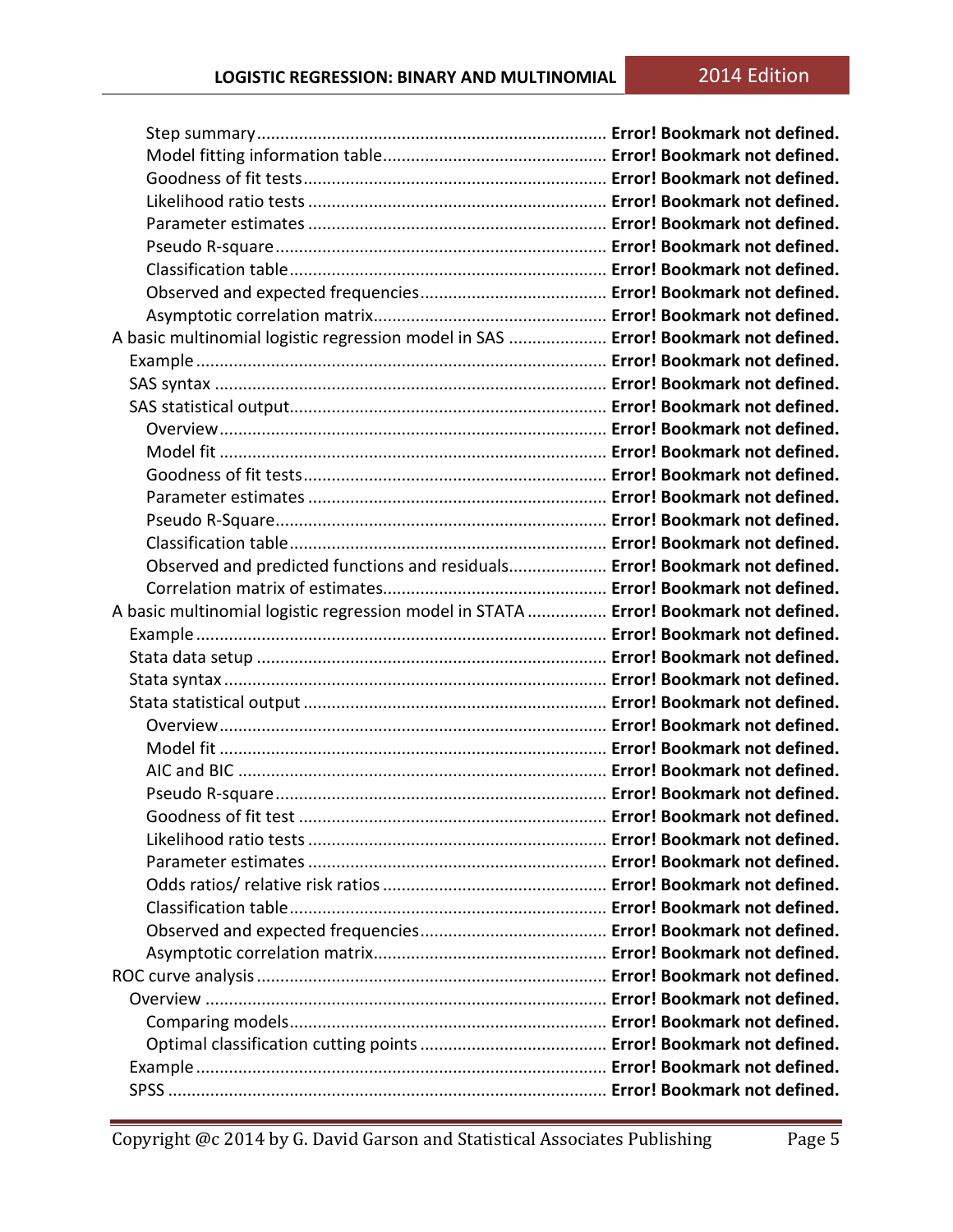| Conditional logistic regression for matched pairs  Error! Bookmark not defined.                |  |                 |
|------------------------------------------------------------------------------------------------|--|-----------------|
|                                                                                                |  |                 |
|                                                                                                |  |                 |
|                                                                                                |  |                 |
|                                                                                                |  |                 |
|                                                                                                |  |                 |
|                                                                                                |  |                 |
|                                                                                                |  |                 |
|                                                                                                |  |                 |
|                                                                                                |  |                 |
|                                                                                                |  |                 |
|                                                                                                |  |                 |
|                                                                                                |  |                 |
|                                                                                                |  |                 |
|                                                                                                |  |                 |
|                                                                                                |  |                 |
| More about parameter estimates and odds ratios  Error! Bookmark not defined.                   |  |                 |
|                                                                                                |  |                 |
|                                                                                                |  |                 |
|                                                                                                |  |                 |
|                                                                                                |  |                 |
|                                                                                                |  |                 |
|                                                                                                |  |                 |
| Coefficient significance and correlation significance may differ. Error! Bookmark not defined. |  |                 |
|                                                                                                |  |                 |
|                                                                                                |  |                 |
|                                                                                                |  |                 |
|                                                                                                |  |                 |
| Warning: very high or very low odds ratios  Error! Bookmark not defined.                       |  |                 |
| Comparing the change in odds for different values of X Error! Bookmark not defined.            |  |                 |
| Comparing the change in odds when interaction terms are in the modelError!<br>not defined.     |  | <b>Bookmark</b> |
|                                                                                                |  |                 |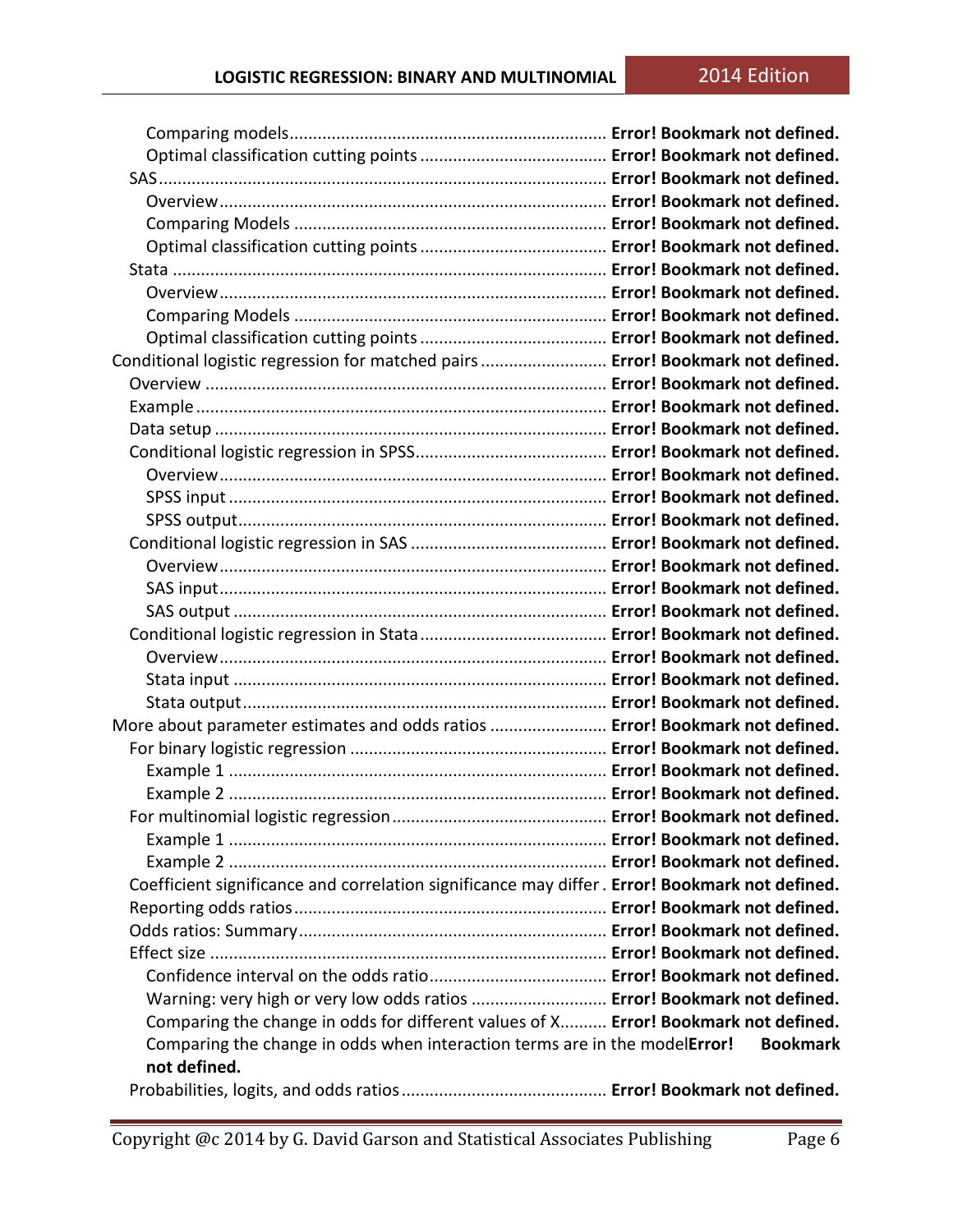| Terms associated with classification tables:  Error! Bookmark not defined.                   |                                     |
|----------------------------------------------------------------------------------------------|-------------------------------------|
|                                                                                              |                                     |
| Information theory measures of model fit Error! Bookmark not defined.                        |                                     |
|                                                                                              |                                     |
|                                                                                              |                                     |
| Standardized vs. unstandardized logistic coefficients in model comparisons Error!            |                                     |
| <b>Bookmark not defined.</b>                                                                 |                                     |
|                                                                                              |                                     |
|                                                                                              |                                     |
| Forward selection vs. backward elimination Error! Bookmark not defined.                      |                                     |
|                                                                                              |                                     |
| Rao's efficient score as a variable entry criterion for forward selectionError! Bookmark not |                                     |
| defined.                                                                                     |                                     |
| Score statistic.                                                                             | <b>Frror! Bookmark not defined.</b> |
|                                                                                              |                                     |
|                                                                                              |                                     |
|                                                                                              |                                     |
|                                                                                              |                                     |
|                                                                                              |                                     |
|                                                                                              |                                     |
|                                                                                              |                                     |
| Residual analysis in binary logistic regression  Error! Bookmark not defined.                |                                     |
|                                                                                              |                                     |
|                                                                                              |                                     |
|                                                                                              |                                     |
|                                                                                              |                                     |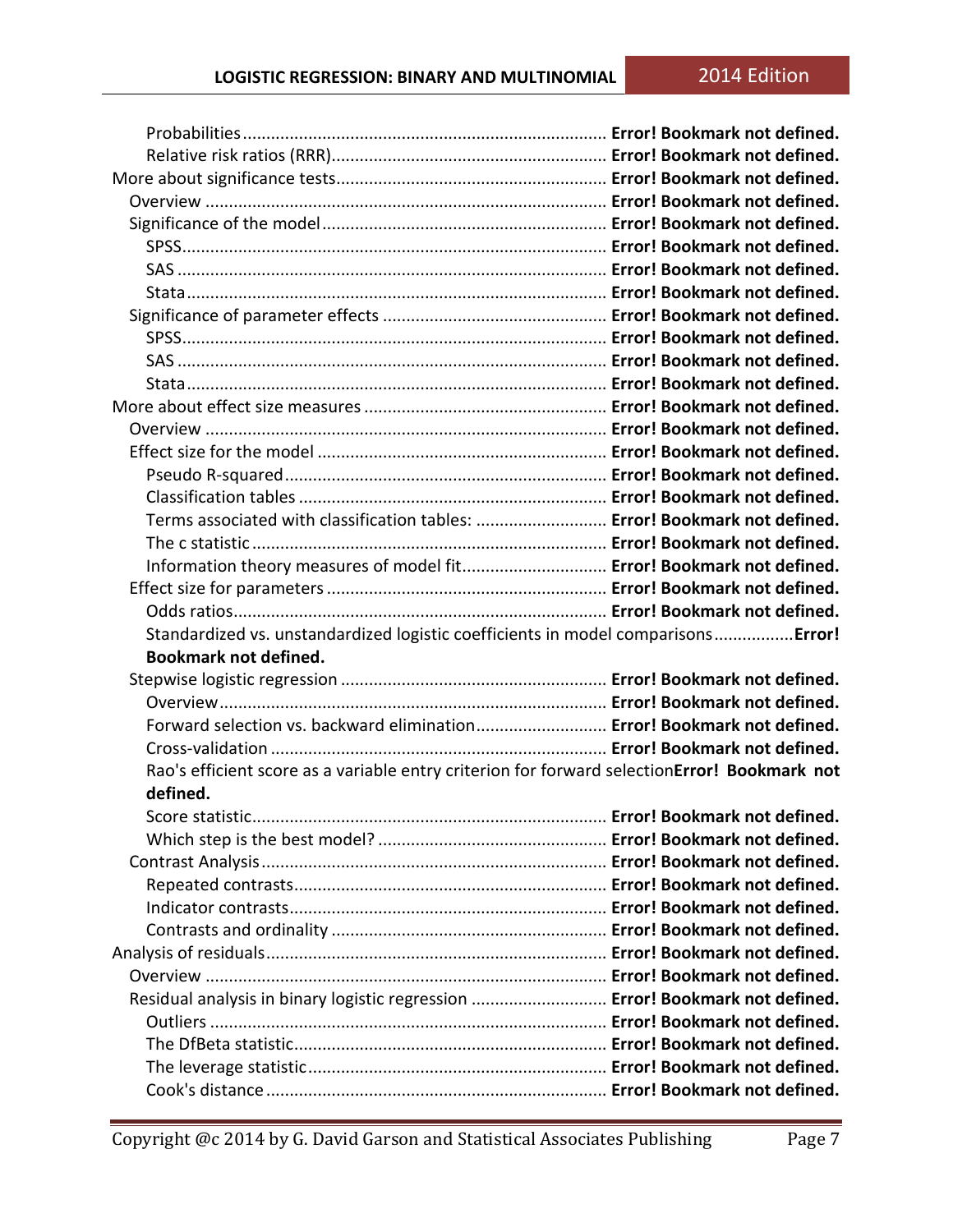| Residual analysis in multinomial logistic regression  Error! Bookmark not defined.                  |                        |
|-----------------------------------------------------------------------------------------------------|------------------------|
|                                                                                                     |                        |
|                                                                                                     |                        |
|                                                                                                     |                        |
|                                                                                                     |                        |
|                                                                                                     |                        |
| Error terms are assumed to be independent (independent sampling)Error! Bookmark                     | not                    |
| defined.                                                                                            |                        |
|                                                                                                     |                        |
|                                                                                                     |                        |
|                                                                                                     |                        |
|                                                                                                     |                        |
|                                                                                                     |                        |
|                                                                                                     |                        |
|                                                                                                     |                        |
|                                                                                                     |                        |
|                                                                                                     |                        |
|                                                                                                     |                        |
|                                                                                                     |                        |
|                                                                                                     |                        |
| How should logistic regression results be reported? Error! Bookmark not defined.                    |                        |
|                                                                                                     |                        |
| Why not just use regression with dichotomous dependents?  Error! Bookmark not defined.              |                        |
| How does OLS regression compare to logistic regression?  Error! Bookmark not defined.               |                        |
| When is discriminant analysis preferred over logistic regression?Error!                             | <b>Bookmark</b><br>not |
| defined.                                                                                            |                        |
| What is the SPSS syntax for logistic regression? Error! Bookmark not defined.                       |                        |
| Apart from indicator coding, what are the other types of contrasts?Error! Bookmark                  | not                    |
| defined.                                                                                            |                        |
| Can I create interaction terms in my logistic model, as with OLS regression?Error! Bookmark         |                        |
| not defined.                                                                                        |                        |
| Will SPSS's binary logistic regression procedure handle my categorical variables                    |                        |
|                                                                                                     |                        |
| Can I handle missing cases the same in logistic regression as in OLS regression?Error!              |                        |
| <b>Bookmark not defined.</b>                                                                        |                        |
| Explain the error message I am getting about unexpected singularities in the Hessian matrix.        |                        |
|                                                                                                     |                        |
| Explain the error message I am getting in SPSS about cells with zero frequencies.  Error!           |                        |
| <b>Bookmark not defined.</b>                                                                        |                        |
|                                                                                                     |                        |
| Is it true for logistic regression, as it is for OLS regression, that the beta weight (standardized |                        |
| logit coefficient) for a given independent reflects its explanatory power controlling for other     |                        |
| variables in the equation, and that the betas will change if variables are added or dropped         |                        |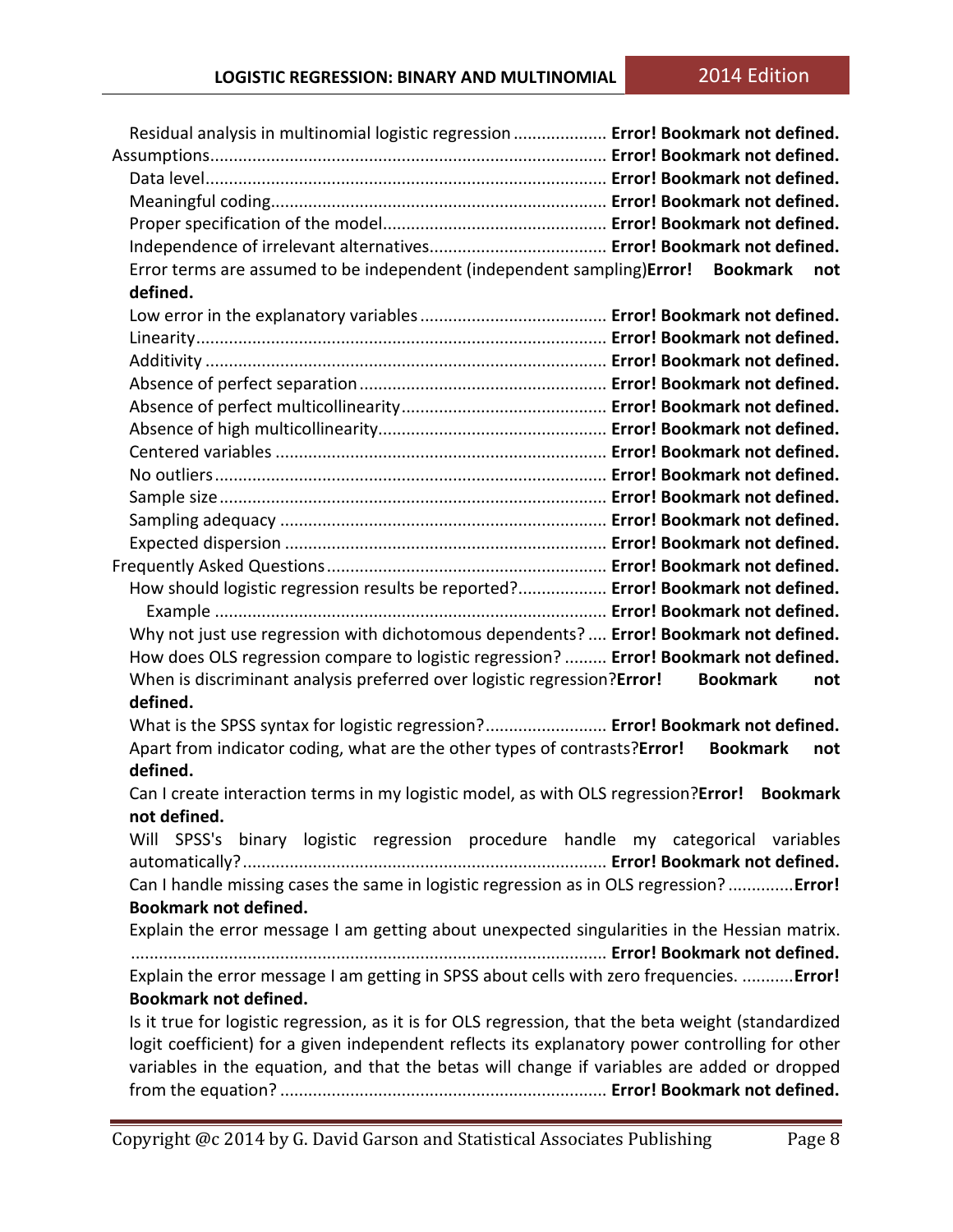| What is the coefficient in logistic regression which corresponds to R-Square in multiple<br>Is multicollinearity a problem for logistic regression the way it is for multiple linear<br>What is the logistic equivalent to the VIF test for multicollinearity in OLS regression? Can |
|--------------------------------------------------------------------------------------------------------------------------------------------------------------------------------------------------------------------------------------------------------------------------------------|
| How can one use estimated variance of residuals to test for model misspecification?  Error!                                                                                                                                                                                          |
| <b>Bookmark not defined.</b>                                                                                                                                                                                                                                                         |
| How are interaction effects handled in logistic regression? Error! Bookmark not defined.                                                                                                                                                                                             |
| Does stepwise logistic regression exist, as it does for OLS regression?Error! Bookmark not                                                                                                                                                                                           |
| defined.                                                                                                                                                                                                                                                                             |
| <b>Bookmark</b><br>What are the stepwise options in multinomial logistic regression in SPSS?Error!                                                                                                                                                                                   |
| not defined.                                                                                                                                                                                                                                                                         |
| May I use the multinomial logistic option when my dependent variable is binary?Error!                                                                                                                                                                                                |
| <b>Bookmark not defined.</b>                                                                                                                                                                                                                                                         |
| What is nonparametric logistic regression and how is it more nonlinear? Error! Bookmark not                                                                                                                                                                                          |
| defined.                                                                                                                                                                                                                                                                             |
| How many independent variables can I have?  Error! Bookmark not defined.                                                                                                                                                                                                             |
| How do I express the logistic regression equation if one or more of my independent variables                                                                                                                                                                                         |
|                                                                                                                                                                                                                                                                                      |
|                                                                                                                                                                                                                                                                                      |
| How do I compare logit coefficients across groups formed by a categorical independent                                                                                                                                                                                                |
|                                                                                                                                                                                                                                                                                      |
| How do I compute the confidence interval for the unstandardized logit (effect) coefficients?                                                                                                                                                                                         |
|                                                                                                                                                                                                                                                                                      |
|                                                                                                                                                                                                                                                                                      |
|                                                                                                                                                                                                                                                                                      |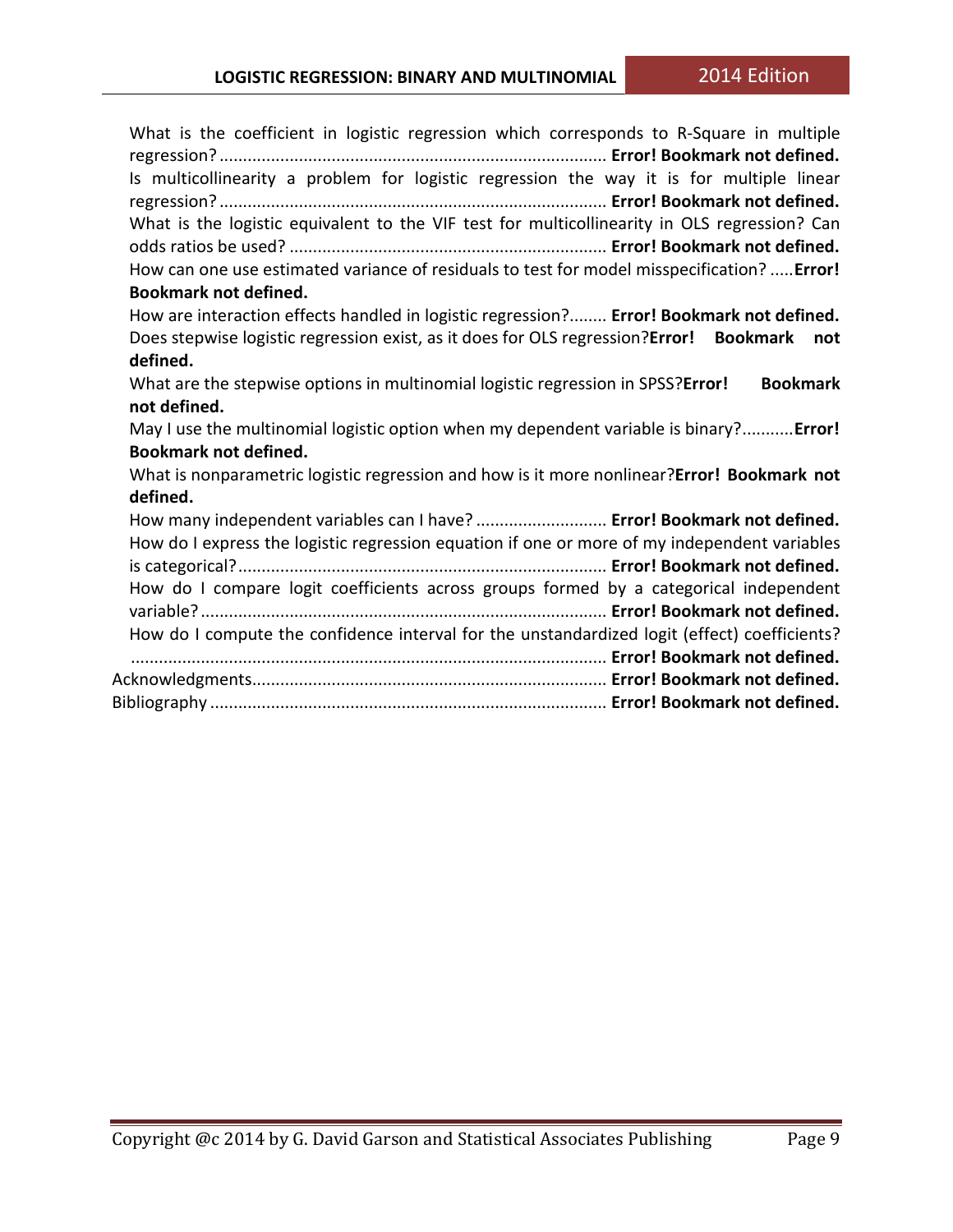## <span id="page-9-0"></span>**Overview**

Binary logistic regression is a form of regression which is used when the dependent variable is a true or forced dichotomy and the independent variables are of any type. Multinomial logistic regression exists to handle the case of dependent variables with more classes than two, though it is sometimes used for binary dependent variables as well since it generates somewhat different output, described below.

Logistic regression can be used to predict a categorical dependent variable on the basis of continuous and/or categorical independent variables; to determine the effect size of the independent variables on the dependent variable; to rank the relative importance of independent variables; to assess interaction effects; and to understand the impact of covariate control variables. The impact of predictor variables is usually explained in terms of odds ratios, which is the key effect size measure for logistic regression.

Logistic regression applies maximum likelihood estimation after transforming the dependent into a logit variable. A logit is the natural log of the odds of the dependent equaling a certain value or not (usually 1 in binary logistic models, or the highest value in multinomial models). Logistic regression estimates the odds of a certain event (value) occurring. This means that logistic regression calculates changes in the log odds of the dependent, not changes in the dependent itself as does OLS regression.

Logistic regression has many analogies to OLS regression: logit coefficients correspond to b coefficients in the logistic regression equation; the standardized logit coefficients correspond to beta weights; and a pseudo  $R^2$  statistic is available to summarize the overall strength of the model. Unlike OLS regression, however, logistic regression does not assume linearity of relationship between the raw values of the independent variables and raw values of the dependent; does not require normally distributed variables; does not assume homoscedasticity; and in general has less stringent requirements.

Logistic regression does, however, require that observations be independent and that the independent variables be linearly related to the logit of the dependent. The predictive success of logistic regression can be assessed by looking at the classification table, showing correct and incorrect classifications of the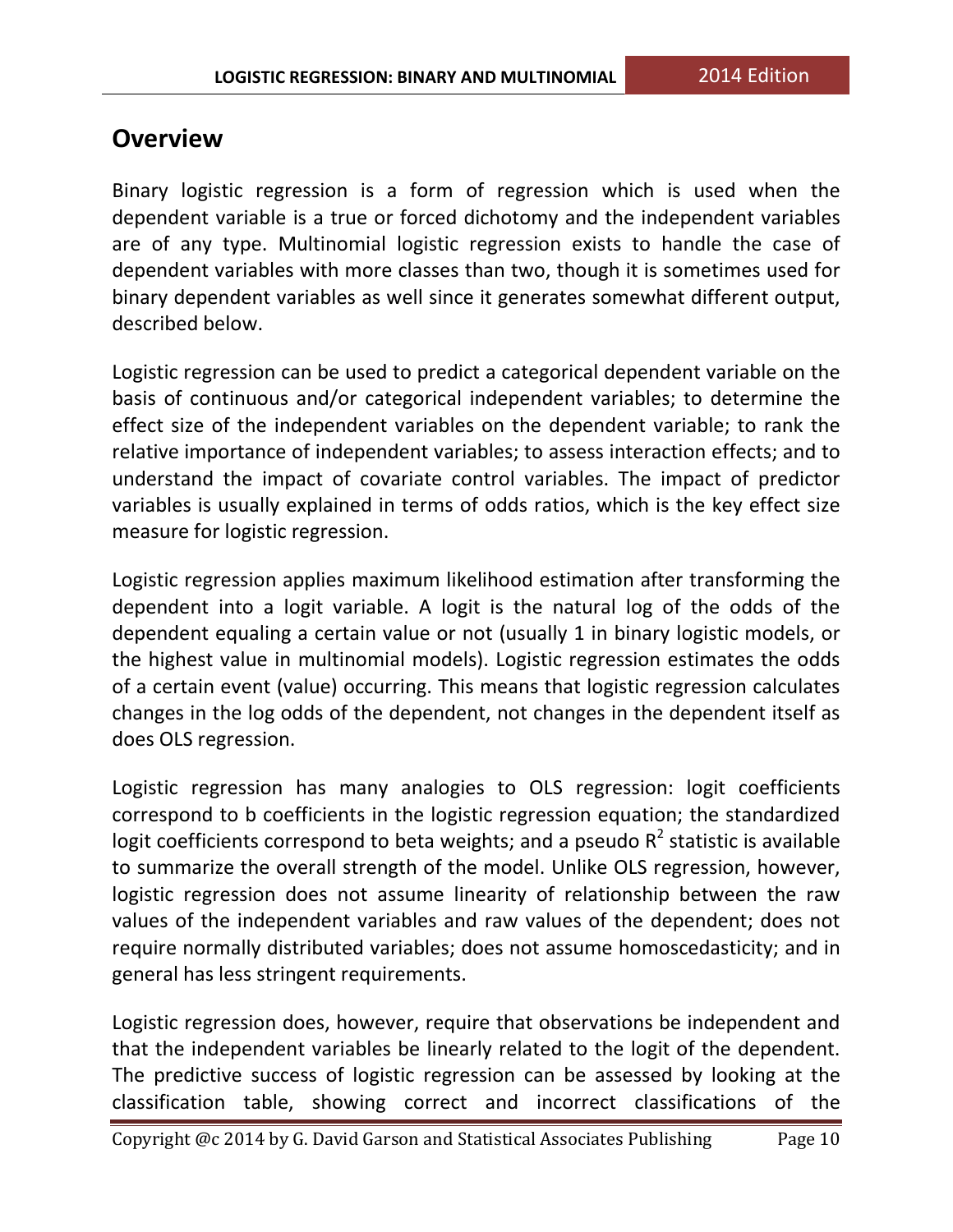dichotomous, ordinal, or polytomous dependent variable. Goodness-of-fit tests such as the likelihood ratio test are available as indicators of model appropriateness, as is the Wald statistic to test the significance of individual independent variables.

Procedures related to logistic regression but not treated in the current volume include generalized linear models, ordinal regression, log-linear analysis, and logit regression, briefly described below.

Binary and multinomial logistic regression may be implemented in stand-alone statistical modules described in this volume or in statistical modules for generalized linear modeling (GZLM), available in most statistical packages. GZLM provides allows the researcher to create regression models with any distribution of the dependent (ex., binary, multinomial, ordinal) and any link function (ex., log for logilinear analysis, logit for binary or multinomial logistic analysis, cumulative logit for ordinal logistic analysis, and many others). Similarly, generalized linear mixed modeling (GLMM) is now available to handle multilevel logistic modeling. These topics are also treated separately in their own volumes in the Statistical Associates 'Blue Book' series.

When multiple classes of a multinomial dependent variable can be ranked by order, then ordinal logistic regression is preferred to multinomial logistic regression since ordinal regression has higher power for ordinal data. (Ordinal regression is discussed in the separate Statistical Associates' "Blue Book" volume, *Ordinal Regression.*) Also, logistic regression is not used when the dependent variable is continuous, nor when there is more than one dependent variable (compare logit regression, which allows multiple dependent variables).

Note that in its "Complex Samples" add-on module, SPSS supports "complex samples logistic regression" (CSLOGISTIC). This module is outside the scope of this volume but operates in a largely similar manner to support data drawn from complex samples and has a few capabilities not found in its ordinary LOGISTIC procedure (ex., nested terms). Likewise, all packages described in this volume have additional options and capabilities not covered in this volume, which is intended as an introductory rather than comprehensive graduate-level discussion of logistic regression.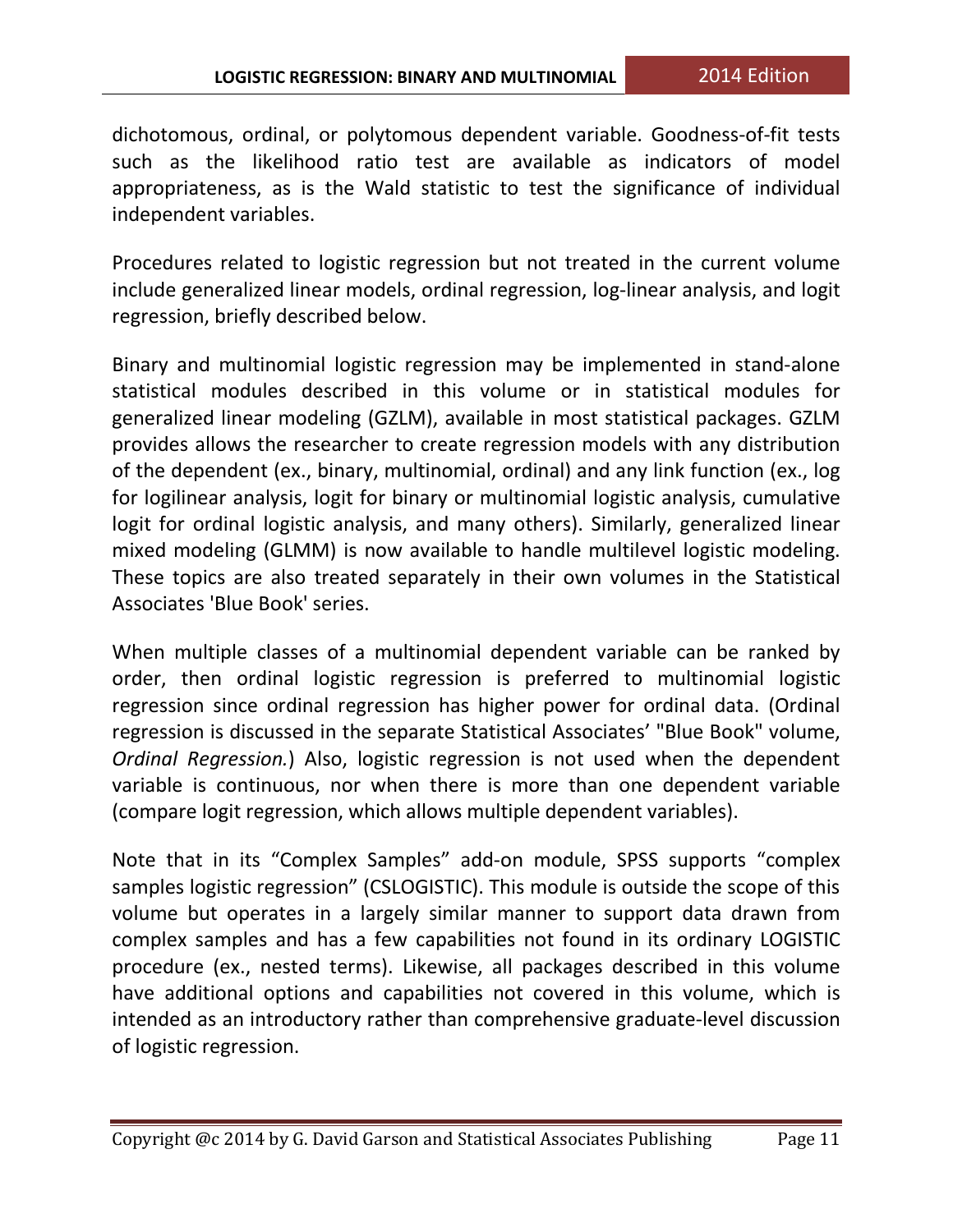Logit regression, treated in the Statistical Associates 'Blue Book' volume, *Loglinear Analysis*, is another option related to logistic regression. For problems with one dependent variable and where both are applicable, logit regression has numerically equivalent results to logistic regression, but with different output options. For the same class of problems, logistic regression has become more popular among social scientists. Loglinear analysis applies logistic methods to the analysis of categorical data, typically crosstabulations.

### <span id="page-11-0"></span>**Data examples**

The example datasets used in this volume are listed below in order of use, with versions for SPSS (.sav), SAS (.sas7bdat), and Stata (.dta).

The sections on binary and multinomial regression use survey data in a file called "GSS93subset". Variables are described below.

- Click [here](http://www.statisticalassociates.com/data/GSS93subset.sav) to download GSS93subset.sav for SPSS.
- Click [here](http://www.statisticalassociates.com/data/GSS93subset.sas7bdat) to download GSS93subset.sas7bdat for SAS.
- Click [here](http://www.statisticalassociates.com/data/GSS93subset.dta) to download GSS93subset.dta for Stata.

The section on ROC curves uses data in a file called "auto", dealing with characteristics of 1978 automobiles. It is supplied as a sample data file with Stata.

- Click [here](http://www.statisticalassociates.com/data/auto.sav) to download auto.sav for SPSS.
- Click [here](http://www.statisticalassociates.com/data/auto.sas7bdat) to download auto.sas7bdat for SAS.
- Click [here](http://www.statisticalassociates.com/data/auto.dta) to download auto.dta for Stata.

The section on conditional matched pairs logistic regression uses data in a file called "BreslowDaySubset", dealing with causes of endometrial cancer. See Breslow & Day (1980).

- Click [here](http://www.statisticalassociates.com/data/BreslowDaySubset.sav) to download BreslowDaySubset.sav for SPSS.
- Click [here](http://www.statisticalassociates.com/data/BreslowDaySubset2.sav) to download BreslowDaySubset2.sav for SPSS. This contains differenced data required by the SPSS approach, as discussed in the SPSS conditional logistic regression section.
- Click [here](http://www.statisticalassociates.com/data/BreslowDaySubset.sas7bdat) to download BreslowDaySubset.sas7bdat for SAS.
- Click [here](http://www.statisticalassociates.com/data/BreslowDaySubset.dta) to download BreslowDaySubset.dta for Stata.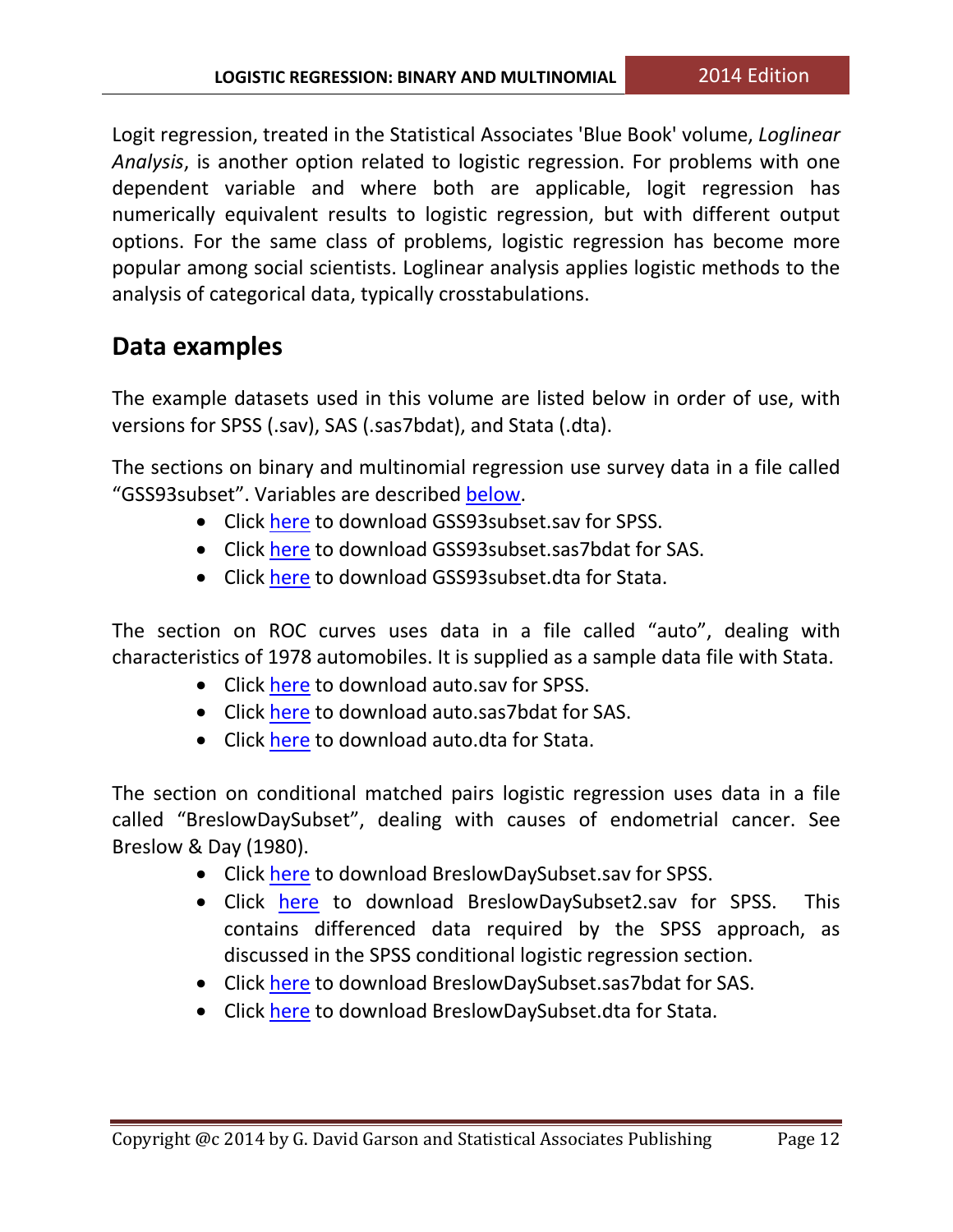# <span id="page-12-0"></span>**Key Terms and Concepts**

### <span id="page-12-1"></span>**Binary, binomial, and multinomial logistic regression**

Though the terms "binary" and "binomial" are often used interchangeably, they are not. *Binary logistic regression*, discussed in this volume, deals with dependent variables which have two values, usually coded 0 and 1 (ex., for sex,  $0 =$  male and 1 = female). These two values may represent a true dichotomy, as for gender, or may represent a forced dichotomy, such as high and low income. In contrast, *binomial logistic regression* is used where the dependent variable is not a binary variable per se, but rather is a count based on a binary variable.

To take a classic binomial example, subjects may be told to flip a coin 100 times, with each subject tallying the number of "heads", with the tally being the dependent variable in binomial logistic regression. More realistically, the dependent variable is apt to be a tally of successes (ex., spotting a signal amid visual noise in a psychology experiment). Binomial logistic regression is implemented in generalized linear modeling of count variables, as discussed in the separate Statistical Associates 'Blue Book' volume on "Generalized Linear Models". For instance, to implement binomial regression in SPSS, under the menu selection Analyze > Generalized Linear Models > Generalized Linear Models, select "Binary logistic" under the Type of Model" tab, then under the Response tab, enter a binomial count variable (ex., "successes") as the dependent variable and also select the "Number of events occurring in a set of trials" radio button to enter the number of trials (ex.,, 100) or if number of trials varies by subject, the name of the number-of-trials variable.

Multinomial logistic regression extends binary logistic regression to cover categorical dependent variables with two or more levels. Multinomial logistic regression does not assume the categories are ordered (ordinal regression, another variant in the logistic procedures family, is used if they are, as discussed above). Though typically used where the dependent variable has three classes or more, researchers may use it even with binary dependent variables because output tables differ between multinomial and binary logistic regression procedures.

To implement binary logistic regression in SPSS, select Analyze > Regression > Binary Logistic. PROC LOGISTIC is used in SAS to implement binary logistic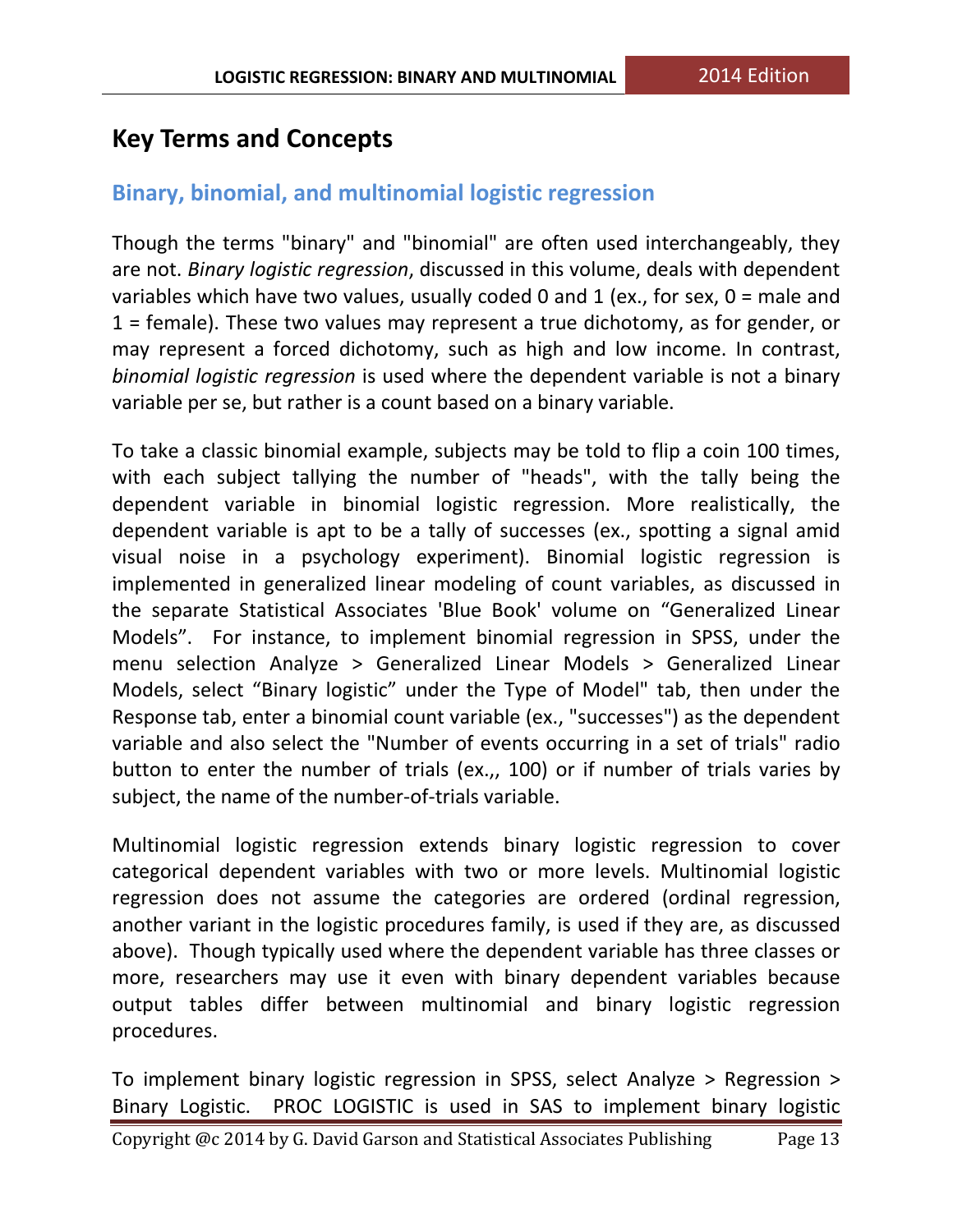regression, as described below. In STATA, binary logistic regression is implemented with the logistic or logit commands, as described below.

To implement multinomial logistic regression in SPSS, select Analyze > Regression > Multinomial Logistic. PROC CATMOD is used in SAS to implement multinomial logistic regression, as described below. In STATA, multinomial logistic regression is implemented with the mlogit command, as described below.

### <span id="page-13-0"></span>**The logistic model**

The logistic curve, illustrated below, is better for modeling binary dependent variables coded 0 or 1 because it comes closer to hugging the  $y=0$  and  $y=1$  points on the y axis, as illustrated below. Even more, the logistic function is bounded by 0 and 1, whereas the OLS regression function may predict values above 1 and below 0. Logistic analysis can be extended to multinomial dependents by modeling a series of binary comparisons: the lowest value of the dependent compared to a reference category (by default the highest category), the nextlowest value compared to the reference category, and so on, creating k - 1 binary model equations for the k values of the multinomial dependent variable. Ordinal regression also decomposes into a series of binary logistic comparisons.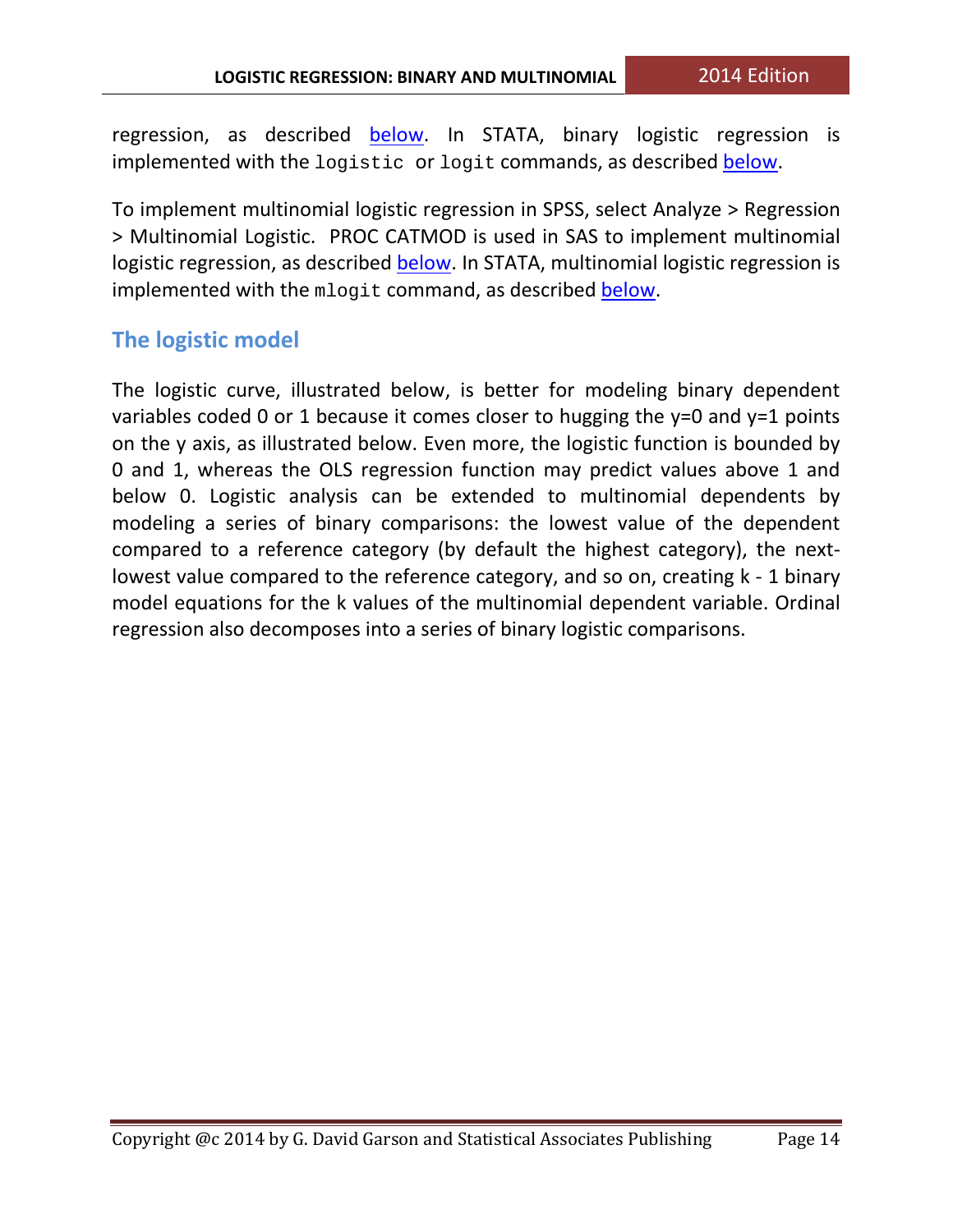<span id="page-14-1"></span>

#### <span id="page-14-0"></span>**The logistic equation**

Logistic regression centers on the following terms:

- *Odds:* An odds is a ratio formed by the probability that an event occurs divided by the probability that the event does not occur. In binary logistic regression, the odds is usually the probability of getting a "1" divided by the probability of getting a "0". That is, in binary logistic regression, "1" is predicted and "0" is usually the reference category. In multinomial logistic regression, any lower value may be predicted and the highest-coded value is usually the reference category.
- *Odds ratio:* An odds ratio is the ratio of two odds, such as the ratio of the odds for men and the odds for women. Odds ratios are the main effect size measure for logistic regression, reflecting in this case what difference gender makes as a predictor of some dependent variable. An odds ratio of 1.0 (which is 1:1 odds) indicates the variable has no effect. The further from 1.0 in either direction, the greater the effect.
- *Log odds:* The log odds is the coefficient predicted by logistic regression and is called the "logit". It is the natural log of the odds of the dependent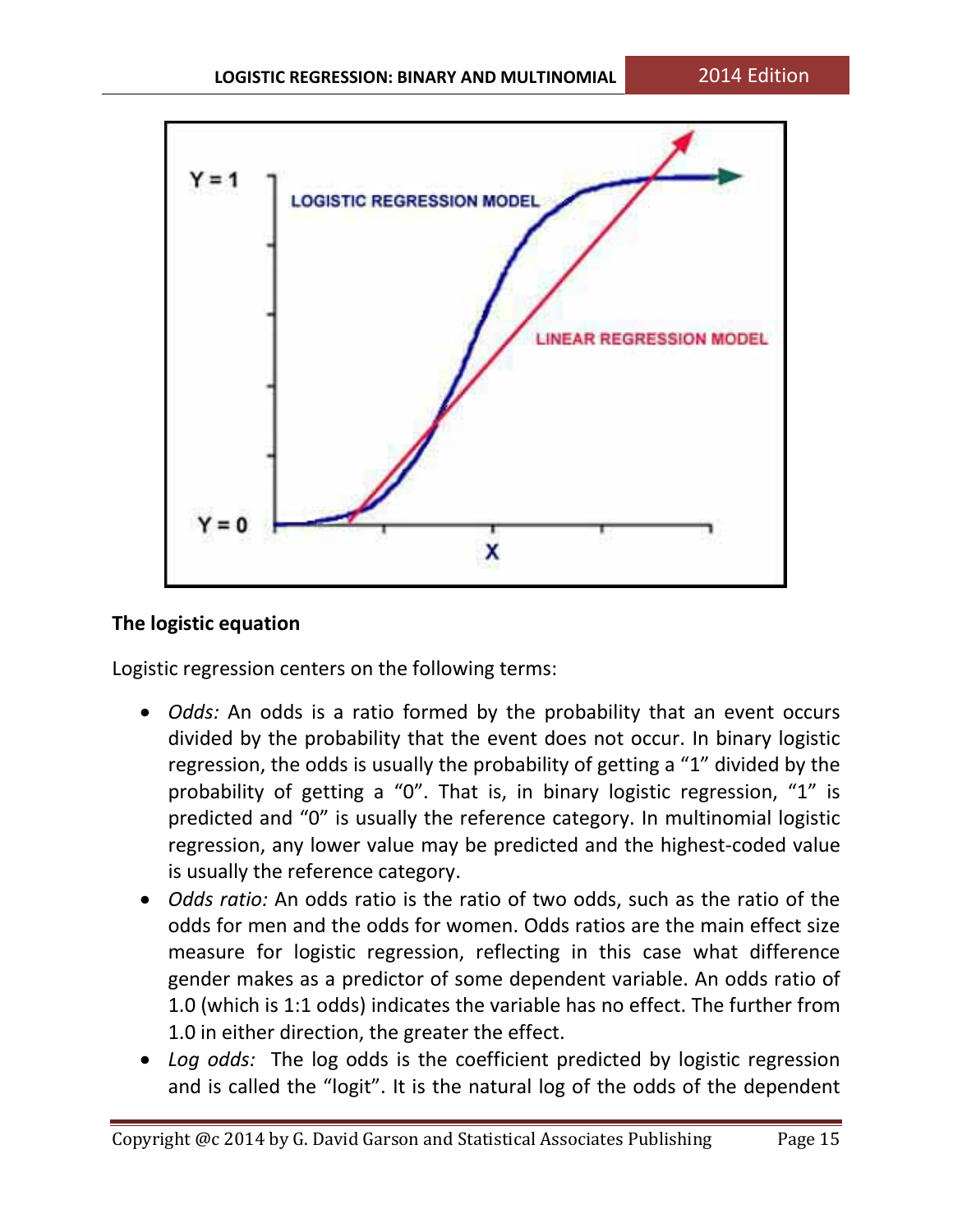variable equaling some value (ex., 1 rather than 0 in binary logistic regression). The log odds thus equals the natural log of the probability of the event occurring divided by the probability of the event not occurring: ln(odds(event)) = ln(prob(event)/prob(nonevent))

- *Logit*: The "logit function" is the function used in logistic regression to transform the dependent variable prior to attempting to predict it. Specifically, the logit function in logistic regression is the log odds, explained above. The "logit" is the predicted value of the dependent variable. "Logit coefficients" are the b coefficients in the logistic equation used to arrive at the predicted value. Some texts label these logistic b coefficients as "logits," but this terminology is not recommended in this volume.
- *Parameter estimates*: These are the logistic (logit or b) regression coefficients for the independent variables and the constant in a logistic regression equation, much like the b coefficients in OLS regression. Synonyms for parameter estimates are unstandardized logistic regression coefficients, logit coefficients, log odds-ratios, and effect coefficients. Parameter estimates are on the right-hand side of the logistic regression equation and logits are on the left-hand side.

The logistic regression equation itself is:

$$
z = b_0 + b_1 X_1 + b_2 X_2 + \dots + b_k X_k
$$

- Where z is the log odds of the dependent variable  $= ln(odds(event))$ . The "z" is the "logit", also called the log odds.
- The  $b_0$  term is the constant or intercept term in the equation. It reflects the log odds (logit estimate) of the dependent variable when model predictors are evaluated at zero. As often 0 will be outside the range of predictor variables. Intercepts will be more interpretable if predictors are centered around their means prior to analysis because then the intercepts are the log odds of the dependent when predictors are at their mean values. In binary logistic regression, there is one intercept estimate. In multinomial logistic regression, there are  $(k - 1)$  intercepts, where k is the number of categories of the dependent variable and 1 is subtracted for the reference value.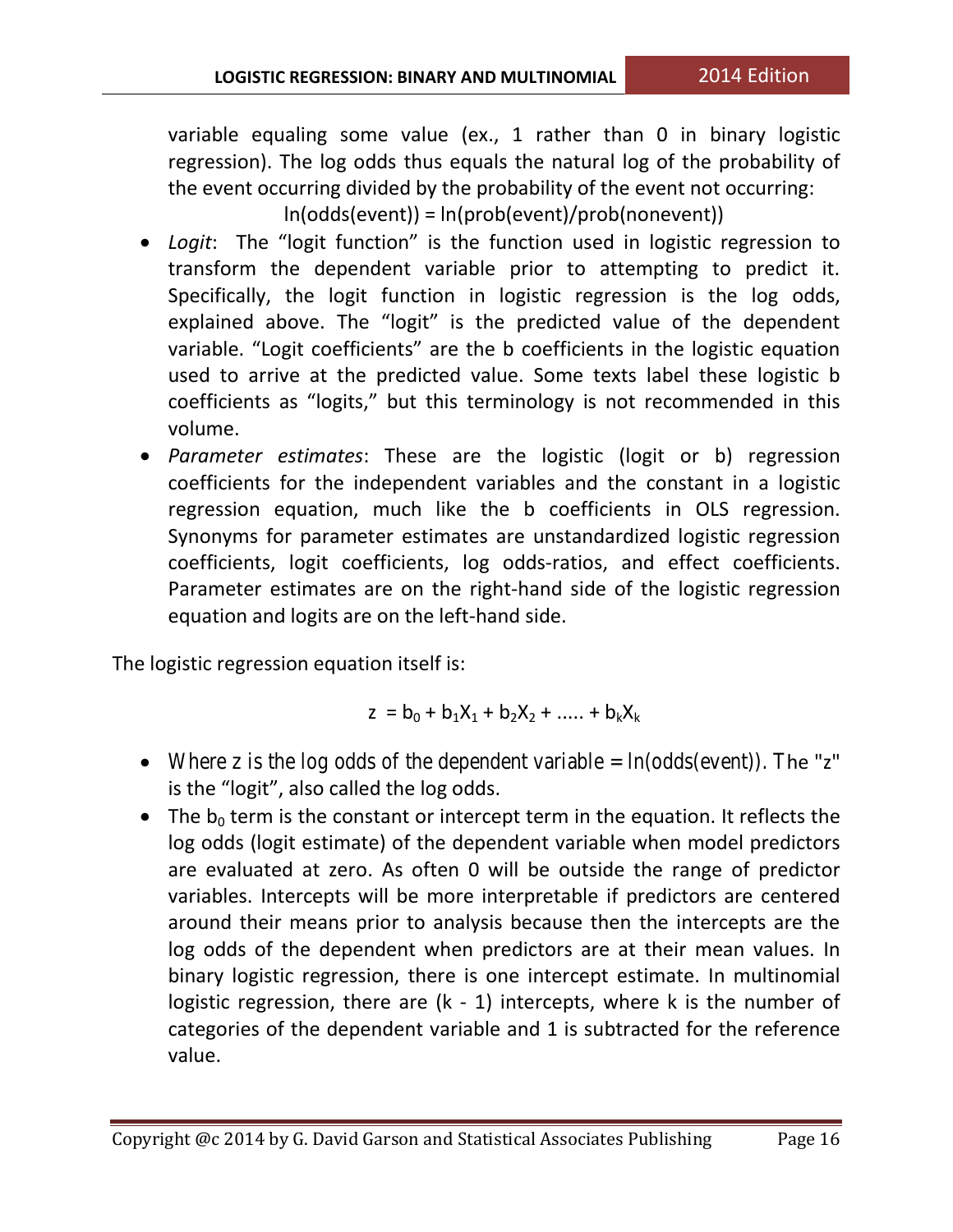- There are k independent (X) variables, some of which may be interaction terms.
- The "b" terms are the logistic regression coefficients, also called parameter estimates. Some textbooks call these "logits" but that usage is disparaged in this volume.
- <span id="page-16-1"></span>• Exp(b) = the odds ratio for an independent variable = the natural log base e raised to the power of b. The odds ratio of an independent variable is the factor by which the independent variable increases or (if negative) decreases the log odds of the dependent variable The term "odds ratio" usually refers to odds ratios for independent variables. See further discussion of interpreting b parameters below.

To convert the log odds (which is z, which is the logit) back into an odds ratio, the natural logarithmic base e is raised to the zth power: odds(event) =  $exp(z)$  = the odds ratio for the dependent variable. Exp(z) is thus the estimate of the odds(event). For binary logistic regression, it usually is the estimate for the odds that the dependent = 1. For multinomial logistic regression, it usually is the estimate for the odds that the dependent equals the a given value rather than the highest-coded value.

Put another way, logistic regression predicts the log odds of the dependent event. The "event" is a particular value of y, the dependent variable. By default the event is  $y = 1$  for binary dependent variables coded 0,1, and the reference category is 0. For multinomial values event is y equals the value of interest and the reference category is usually the highest value of y. Note this means that for a binary dependent variable coded (0, 1), the reference category is 0 in binary logistic regression but 1 when run in multinomial logistic regression. That is, multinomial regression flips the reference value from lowest to highest.

Beware that what value is predicted and what value is the default reference category in logistic regression may vary by software package and by whether binary or multinomial regression is requested. This is discussed in the section which follows.

#### <span id="page-16-0"></span>**Logits and link functions**

*Overview*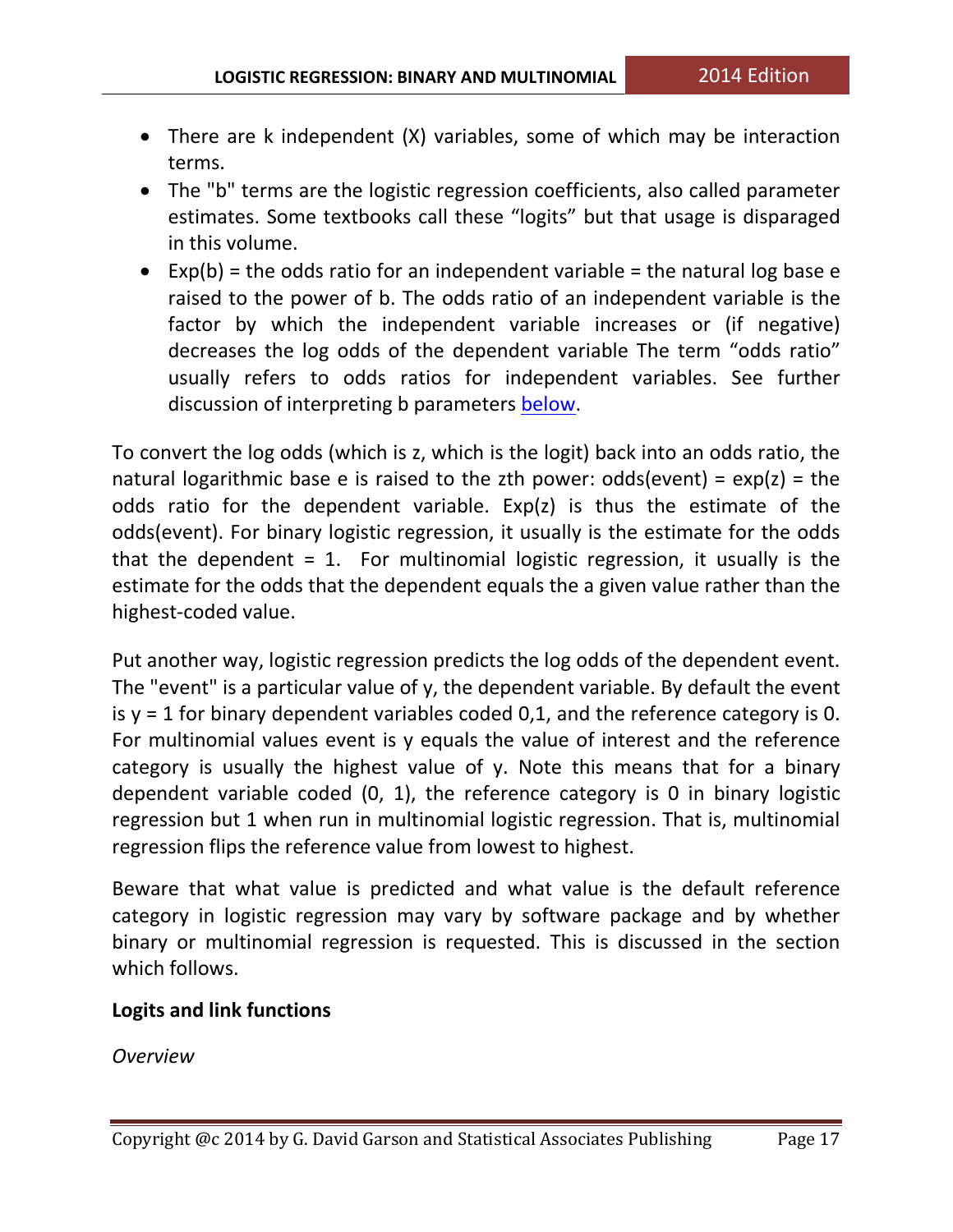As discussed [above,](#page-14-1) logits are the log odds of the event occurring (usually, that the dependent = 1 rather than 0). Parameter estimates (b coefficients) associated with explanatory variables are estimators of the change in the logit caused by a unit change in the independent. In SPSS output, the parameter estimates appear in the "B" column of the "Variables in the Equation" table. Logits do not appear but must be estimated using the logistic regression equation above, inserting appropriate values for the constant and X variable(s). The b coefficients vary between plus and minus infinity, with 0 indicating the given explanatory variable does not affect the logit (that is, makes no difference in the probability of the dependent value equaling the value of the event, usually 1); positive or negative b coefficients indicate the explanatory variable increases or decreases the logit of the dependent. Exp(b) is the odds ratio for the explanatory variable, discussed below.

### *Link functions*

Parameter estimates on the right-hand side of the logistic regression [formula](#page-14-1) are related to the logit values being estimated on the left-hand side by way of a link function.

- (1) OLS regression uses an identity link function, meaning the predicted dependent variable is a direct function of the values of the independent variables.
- (2) Binary logistic regression uses the logit link to create a logistic model whose distribution hugs the 0 and 1 values of the Y axis for a binary dependent and, moreover, does not extrapolate out of range (below 0 or above 1).
- (3) Multinomial logistic regression also uses the logit link, setting up a series of binary comparisons between the given level of the dependent and the reference level (by default, the highest coded level).
- (4) Ordinal logistic regression uses a cumulative logit link, setting up a series of binary comparisons between the given level or lower compared to higher levels. (Technically, the SPSS Analyze, Regression, Ordinal menu choice runs the PLUM procedure, which uses a logit link, but the logit link is used to fit a cumulative logit model. The SPSS Analyze, Generalized Linear Models, Generalized linear Models menu choice for ordinal regression assumes an ordered multinomial distribution with a cumulative logit link).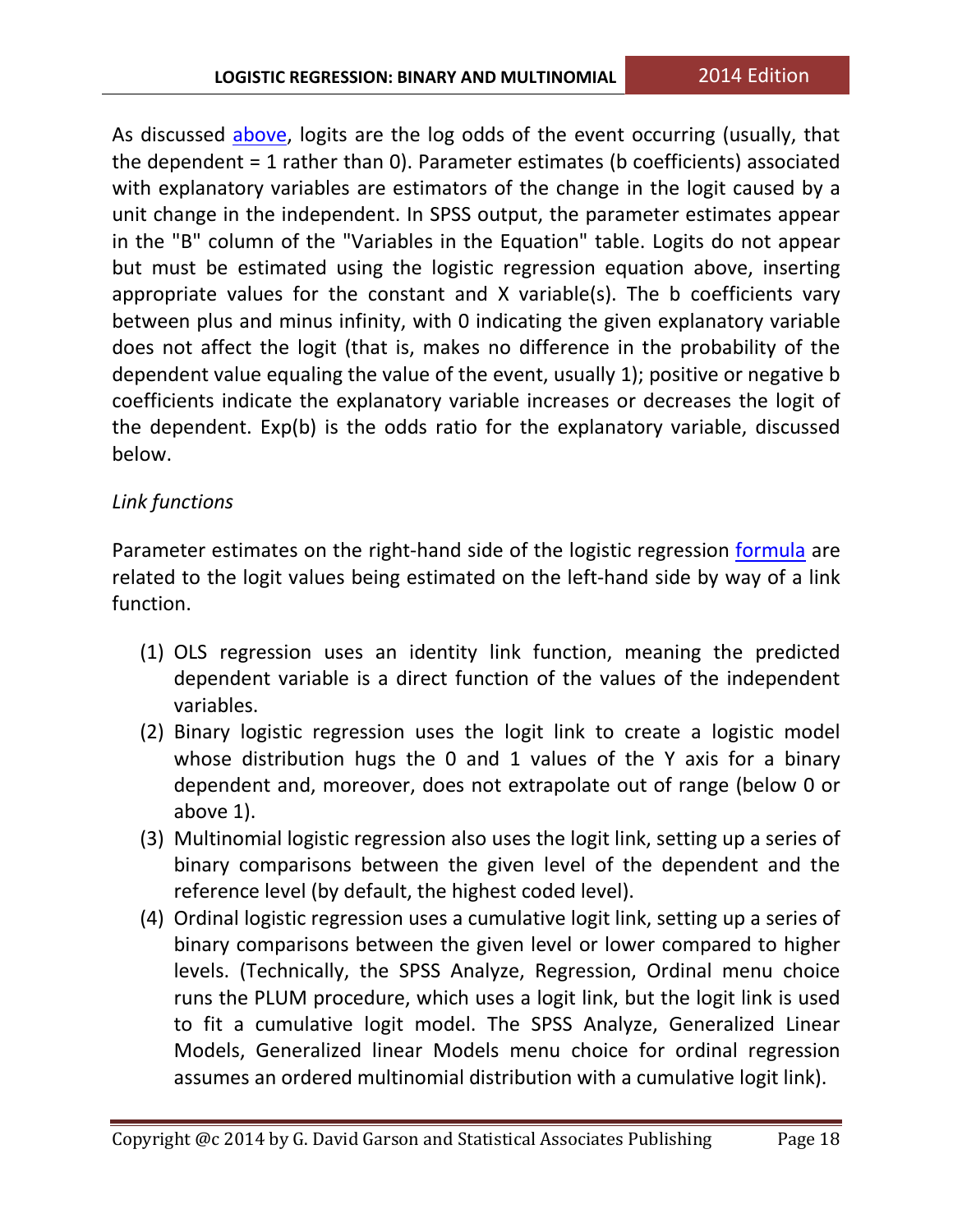#### *Logit coefficients, and why they are preferred over odds ratios in modeling*

Note that for the case of decrease the odds ratio can vary only from 0 to .999, while for the case of increase it can vary from just over 1.0 to infinity. This asymmetry is a drawback to using the odds ratio as a measure of strength of relationship. Odds ratios are preferred for interpretation, but logit coefficients are preferred in the actual mathematics of logistic models. The odds ratio is a different way of presenting the same information as the unstandardized logit (effect) coefficient. Odds ratios were defined [above](#page-16-1) and are discussed at greater length in sections below.

#### <span id="page-18-0"></span>**Saving predicted probabilities**

Predicted probability values and other coefficients may be saved as additional columns added to the dataset

(1) SPSS: Use the "Save" button dialogs of binary and multinomial logistic regression dialogs in SPSS, illustrated below.

| La Logistic Regression: Save                                                                                                                                        |                                                                                                |                         | <b>La Multinomial Logistic Regression: Save</b>                                                                                            |
|---------------------------------------------------------------------------------------------------------------------------------------------------------------------|------------------------------------------------------------------------------------------------|-------------------------|--------------------------------------------------------------------------------------------------------------------------------------------|
| Predicted Values<br>Probabilities<br>Group membership<br>Influence <sup>-</sup><br>$\sqrt{\frac{1}{2}}$ Cook's<br>Leverage values<br>$\blacktriangledown$ DfBeta(s) | Residuals <sup>-</sup><br>Unstandardized<br>Logit<br>Studentized<br>√ Standardized<br>Deviance | <b>BINOMIAL</b>         | Saved variables<br>Estimated response probabilities<br>Predicted category<br>Predicted category probability<br>Actual category probability |
| Export model information to XML file<br>Include the covariance matrix<br>Continue<br>Cancel                                                                         | <b>Browse</b><br>Help                                                                          | <b>IIMION</b><br>≘<br>₹ | Export model information to XML file<br>Browse.<br>Include the covariance matrix<br>Help<br>Cancel<br>Continue                             |

(2) SAS: Use the OUTPUT= statement to save predicted values or other coefficients. For instance, the statement below creates a new SAS dataset called "mydata" containing the variables predprob, lowlimit, and highlimit. These are respectively the predicted probability of the case and the lower and upper confidence limits on the predicted probability.

OUTPUT OUT=mydata PREDICTED=predprob LOWER=lowlimit UPPER=highlimit ;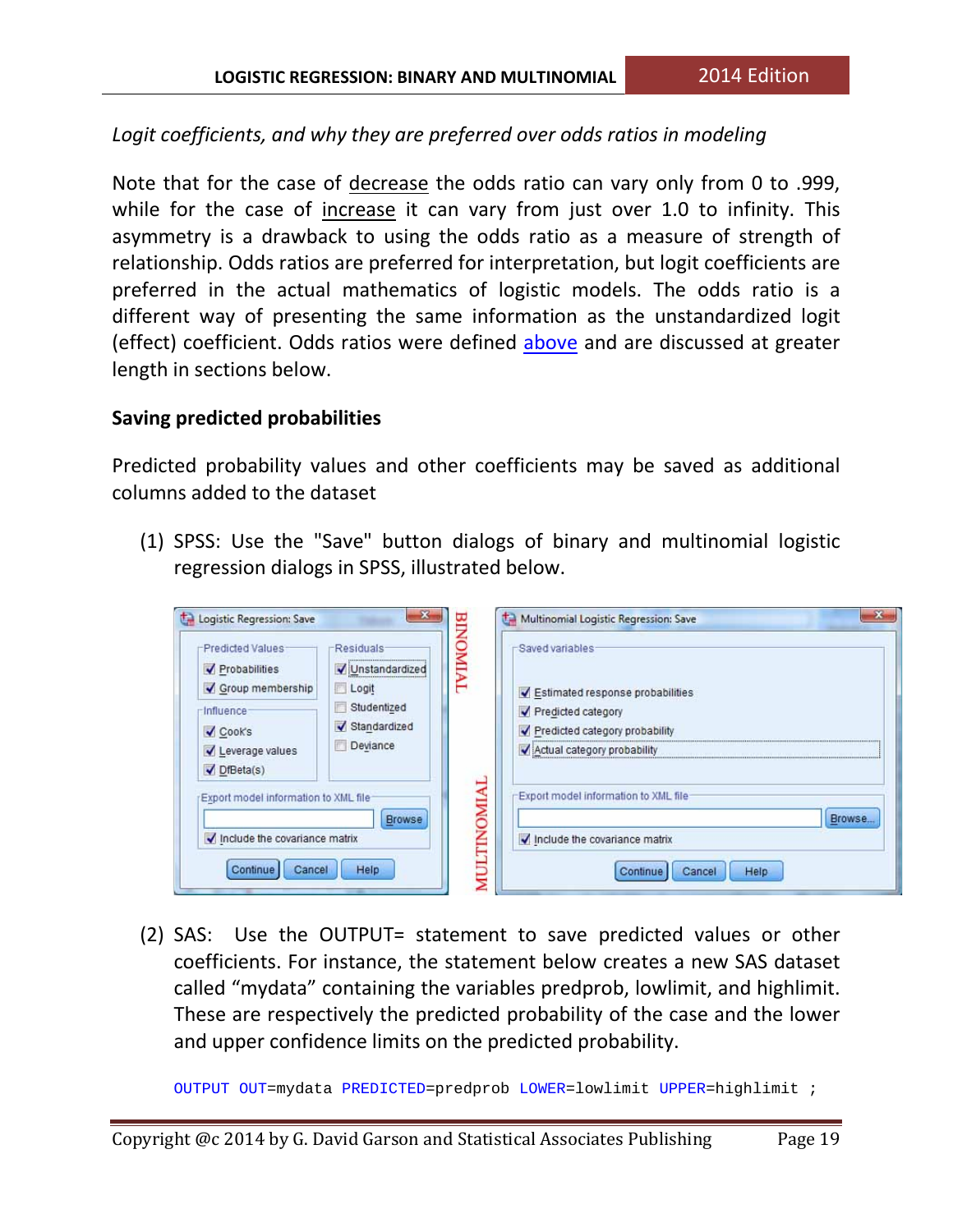(3) Stata: The post-estimation command predict prob, pr adds a variable called "prob" to the dataset, containing predicted probabilities. File > Save or File >Save As saves the dataset.

#### <span id="page-19-0"></span>**The dependent variable**

Binary and multinomial logistic regression support only a single dependent variable. For binary logistic regression, this response variable can have only two categories. For multinomial logistic regression, there may be two or more categories, usually more, but the dependent variable is never a continuous variable.

|                             | <b>Option 1</b>                                                           | <b>Option 2</b>                                                    | <b>Option 3</b>                                                           | Option 4               |
|-----------------------------|---------------------------------------------------------------------------|--------------------------------------------------------------------|---------------------------------------------------------------------------|------------------------|
| Requirements                | Favorable credit report                                                   | No credit check                                                    | No credit check                                                           | None                   |
| <b>Card Type</b>            | MasterCard Prepaid<br><b>Debit Card</b>                                   | Payroll Card                                                       | Debit (ATMI Card                                                          | would not              |
| <b>Lost Card Protection</b> | No protestion                                                             | Federal protection                                                 | Federal protection                                                        | choose<br>any of these |
| Deposits                    | You cash check and<br>load card for \$2.95 fee                            | Direct Deposit                                                     | Employer loads cards                                                      | potions.               |
| <b>Savings</b>              | No savings plan                                                           | No cavings plan                                                    | Automatic savings plan                                                    |                        |
| <b>Bill Payment</b>         | Automatic bill payment<br>available                                       | Buy money orders<br>with card                                      | Pay bills in person<br>with card.                                         |                        |
| Got Cash                    | Get cash at any ATM,<br>from bank tollars and<br>with purchases at stores | Got cash at participating<br>ATMs and with<br>purchases at stores  | Get cash at any ATM,<br>from bank tollers and<br>with purchases at stores |                        |
| <b>Cash Access Fees</b>     | \$1.50 fee for each<br>ATM cash withdrawal                                | 4 free per month at<br>the card issuer's ATMs:<br>then \$2.00 each | \$2.50 fee for each<br>ATM cash withdrawal                                |                        |
| <b>Monthly Fees</b>         | \$5.95 per month fee                                                      | \$9.95 per month fee                                               | \$2.95 per month fee                                                      |                        |
| $SID =$                     |                                                                           | Х                                                                  |                                                                           |                        |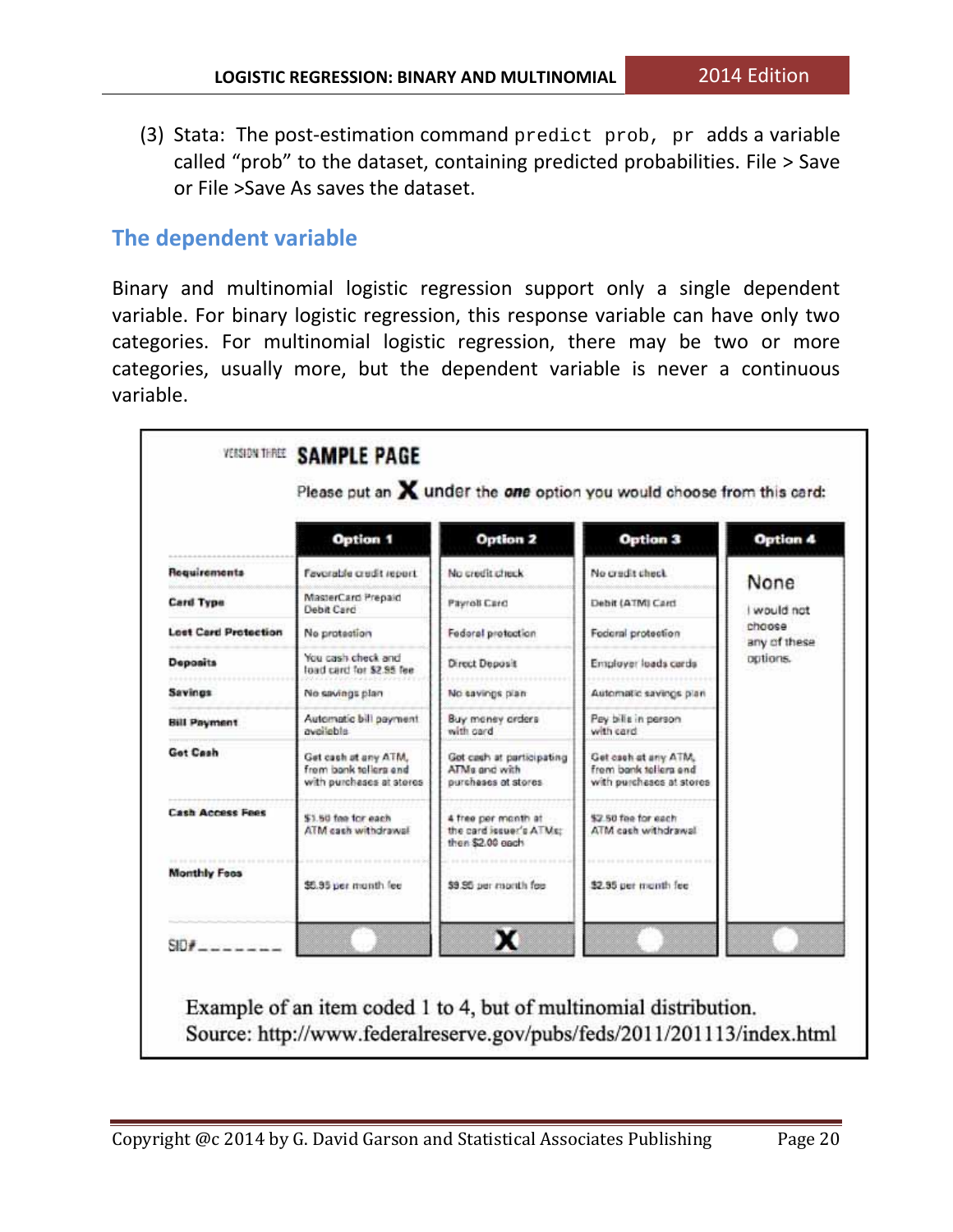It is important to be careful to specify the desired reference category of the dependent variable, which should be meaningful. For example, the highest category  $(4 = None)$  in the example above would be the default reference category in multinomial regression, but "None" could be chosen for a great variety of reasons and has no specific meaning as a reference. The researcher may wish to select another, more specific option as the reference category.

#### <span id="page-20-0"></span>**The dependent reference default in binary logistic regression**

#### *SPSS*

In SPSS, by default binary logistic regression predicts the "1" value of the dependent, using the "0" level as the reference value. That is, the lowest value is the reference category of the dependent variable. In SPSS, the default reference level is always the lowest-coded value and cannot be changed. Of course, the researcher could flip the value order by recoding beforehand.

#### *SAS*

In SAS, binary logistic regression is implemented with PROC LOGISTIC, whose MODEL command sets the dependent variable reference category. By default, the lower-coded dependent variable category is the predicted (event) level and the higher-coded category is the reference level. This default corresponds to the "EVENT=FIRST" specification in the MODEL statement. However, this may be overridden as in the SAS code segment below, which makes the higher-coded (last) dependent value the default.

```
MODEL cappun (EVENT=LAST) = race sex degree
```
Assuming cappun is a binary variable coded 0, 1, an alternative equivalent SAS syntax is:

```
MODEL cappun (EVENT='1') = race sex degree
```
Note the default reference level in binary logistic regression in SAS is the opposite of that in SPSS, which will cause the signs of parameter estimates to be flipped unless EVENT=LAST is specified in the MODEL statement.

*Stata*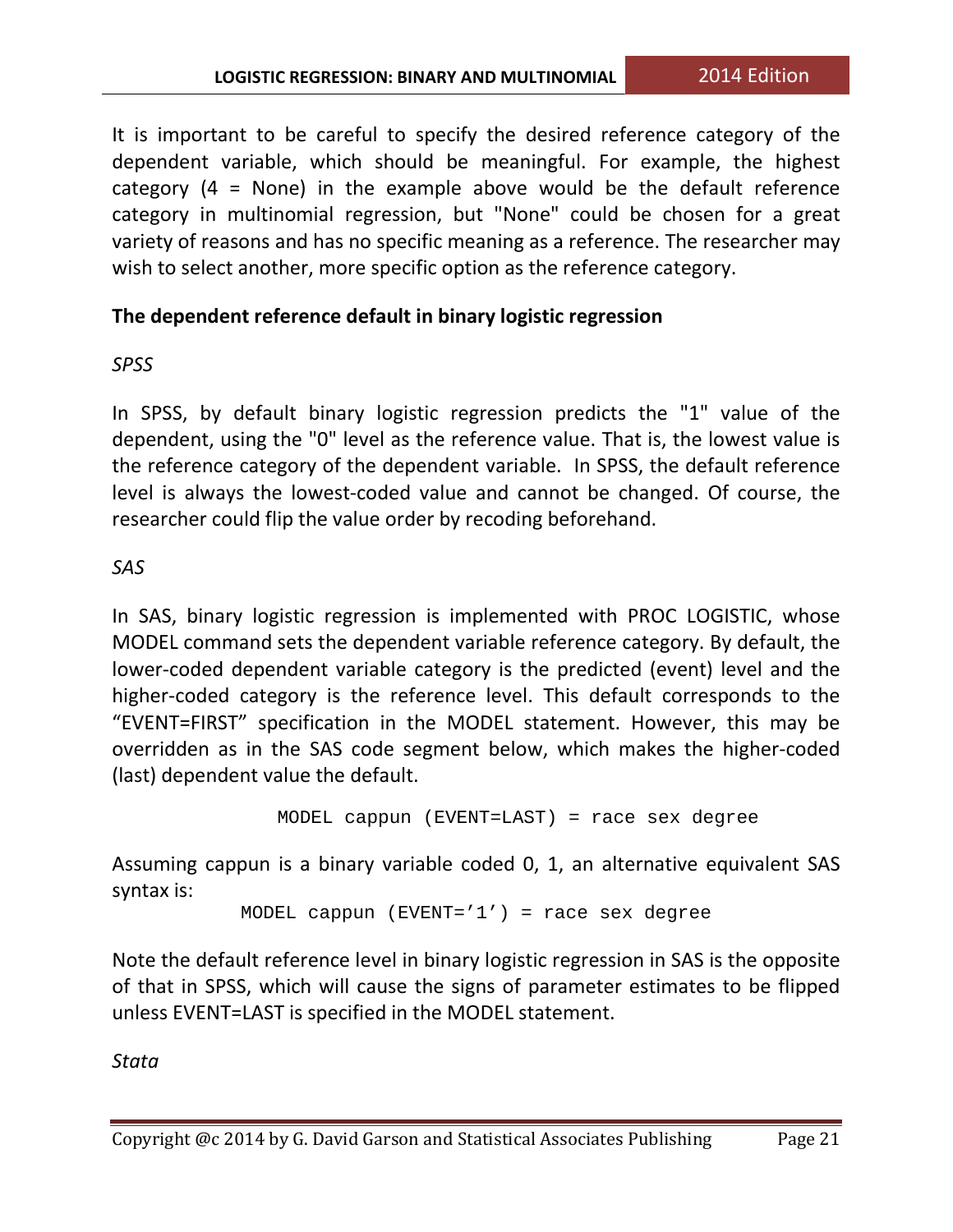In binary logistic regression in Stata, the higher (1) level is the predicted level and the lower (0) level is the reference level by default. As in SPSS, Stata does not provide an option to change the reference level.

#### <span id="page-21-0"></span>**The dependent reference default in multinomial logistic regression**

#### *SPSS*

By default, multinomial logistic regression in SPSS uses the highest-coded value of the dependent variable as the reference level. For instance, given the multinomial dependent variable "Degree of interest in joining" with levels 0=low interest,  $1 =$ medium interest, and 2=high interest,  $2$  = high interest will be the reference category by default. For each independent variable, multinomial logistic output will show estimates for (1) the comparison of low interest with high interest, and (2) the comparison of medium interest with high interest. That is, the highest level is the reference level and all other levels are compared to it by default. However, in SPSS there is a "Reference Category" button in the multinomial regression dialog and it may be used to select a different reference category, as illustrated below.

| Dependent:         | x<br>Multinomial Logistic Regre |
|--------------------|---------------------------------|
| agecat3(Last)      | Reference Category              |
| Reference Category | ◎ First Category                |
| Factor(s):         | ◉ Last Category                 |
|                    | © Custom                        |
|                    | Value                           |
|                    | Category Order                  |
| Covariate(s):      | Ascending                       |
|                    | © Descending                    |
|                    | Continue<br>Cancel<br>Help      |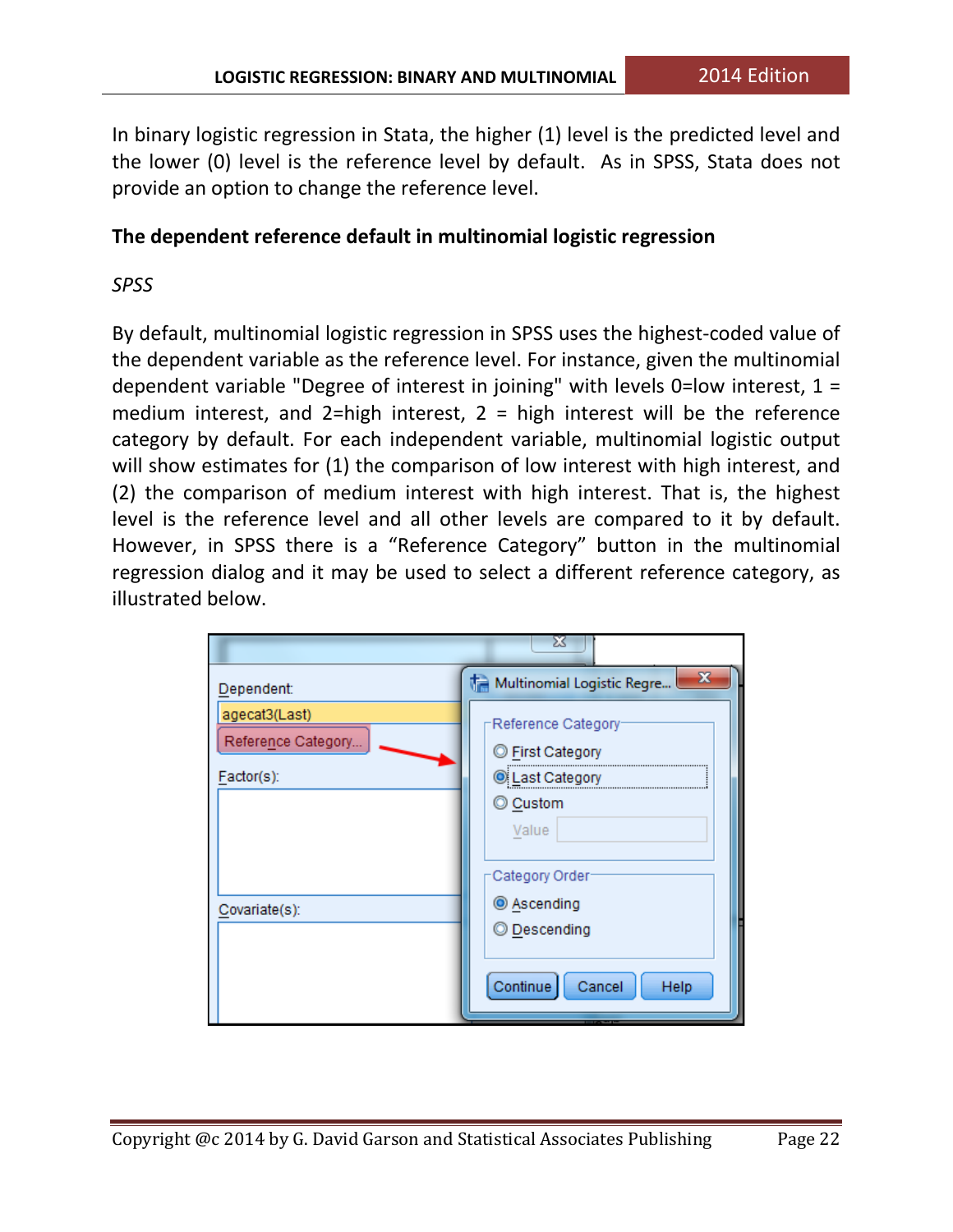Alternatively, in the In SPSS syntax window, set the reference category in multinomial regression simply by entering a base parameter after the dependent in the variable list, as in the code segment below:

NOMREG depvar (base=2) WITH indvar1 indvar2 indvar3 / PRINT = PARAMETER SUMMARY.

When setting custom or base values, a numeral indicates the order number (ex., 2 = the second value will be the reference, assuming ascending order). For actual numeric values, dates, or strings, put quotation marks around the value.

# **END OF PREVIEW OF FIRST 25 PAGES**

To buy the Kindle version for \$5, click [here.](http://www.amazon.com/dp/B007ZK7MSQ)

To buy the entire Statistical Associates "Regression Models" library of 10 statistics books in no-password pdf format on DVD plus one year of free updates for \$50, click [here.](http://www.amazon.com/dp/1626380252)

To buy the entire Statistical Associates library of 50 statistics books in nopassword pdf format on DVD plus one year of free updates for \$120, click [here.](http://www.amazon.com/Statistical-Associates-Library-David-Garson/dp/1626380201)

To register for a password-protected pdf version when available, go to [http://www.statisticalassociates.com](http://www.statisticalassociates.com/) .

Copyright 1998, 2008, 2010, 2012, 2013, 2014 by G. David Garson and Statistical Associates Publishers. Do not copy, distribute, or post on any medium. Last update: 4/7/2014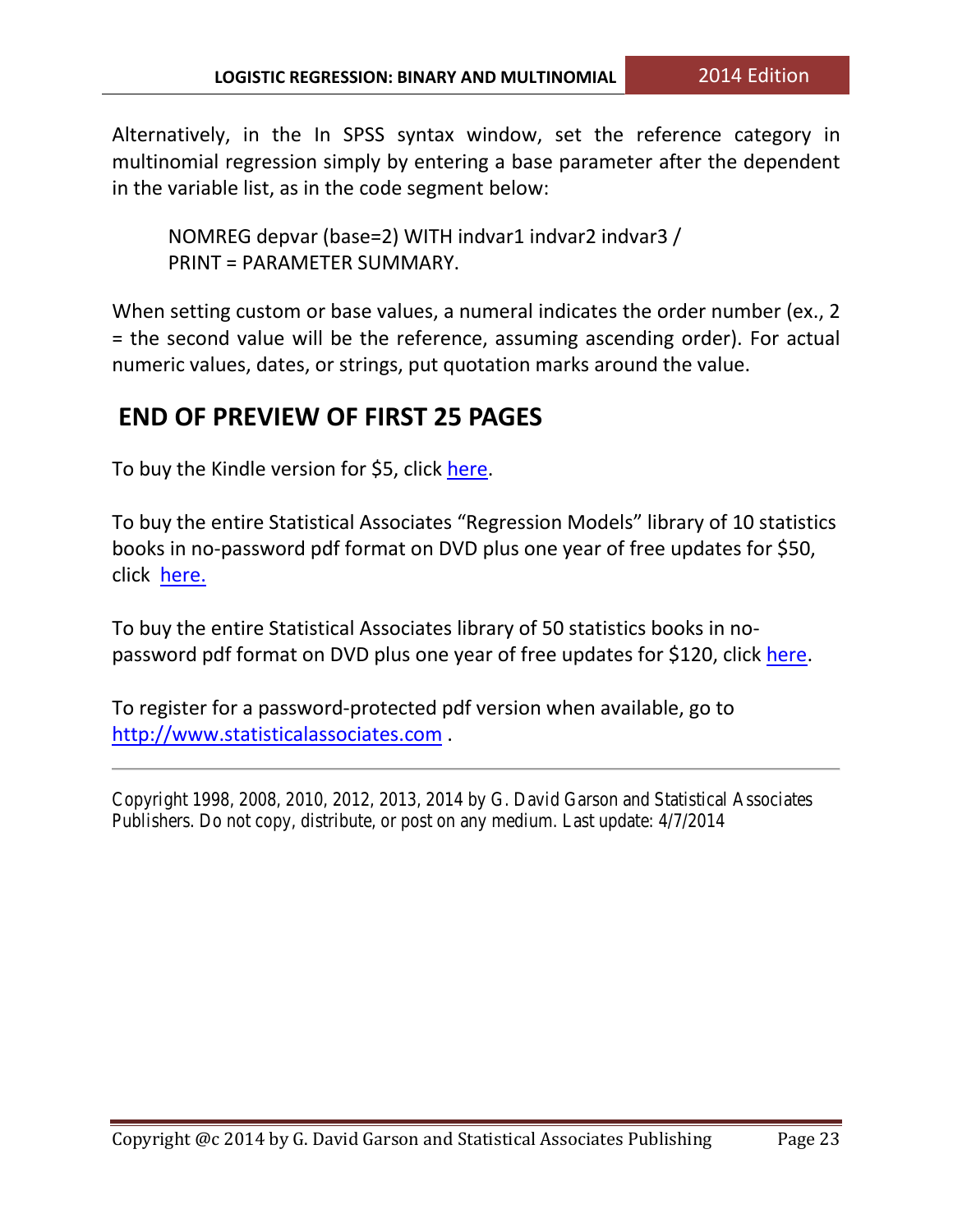Association, Measures of

# **Statistical Associates Publishing Blue Book Series**

Canonical Correlation Case Studies Cluster Analysis Content Analysis Correlation Correlation, Partial Correspondence Analysis Cox Regression Creating Simulated Datasets Crosstabulation Curve Estimation & Nonlinear Regression Delphi Method in Quantitative Research Discriminant Function Analysis Ethnographic Research Evaluation Research Factor Analysis Focus Group Research Game Theory Generalized Linear Models/Generalized Estimating Equations GLM (Multivariate), MANOVA, and MANCOVA GLM (Univariate), ANOVA, and ANCOVA Grounded Theory Life Tables & Kaplan-Meier Survival Analysis Literature Review in Research and Dissertation Writing Logistic Regression: Binary & Multinomial Log-linear Models, Longitudinal Analysis Missing Values & Data Imputation Multidimensional Scaling Multiple Regression Narrative Analysis Network Analysis